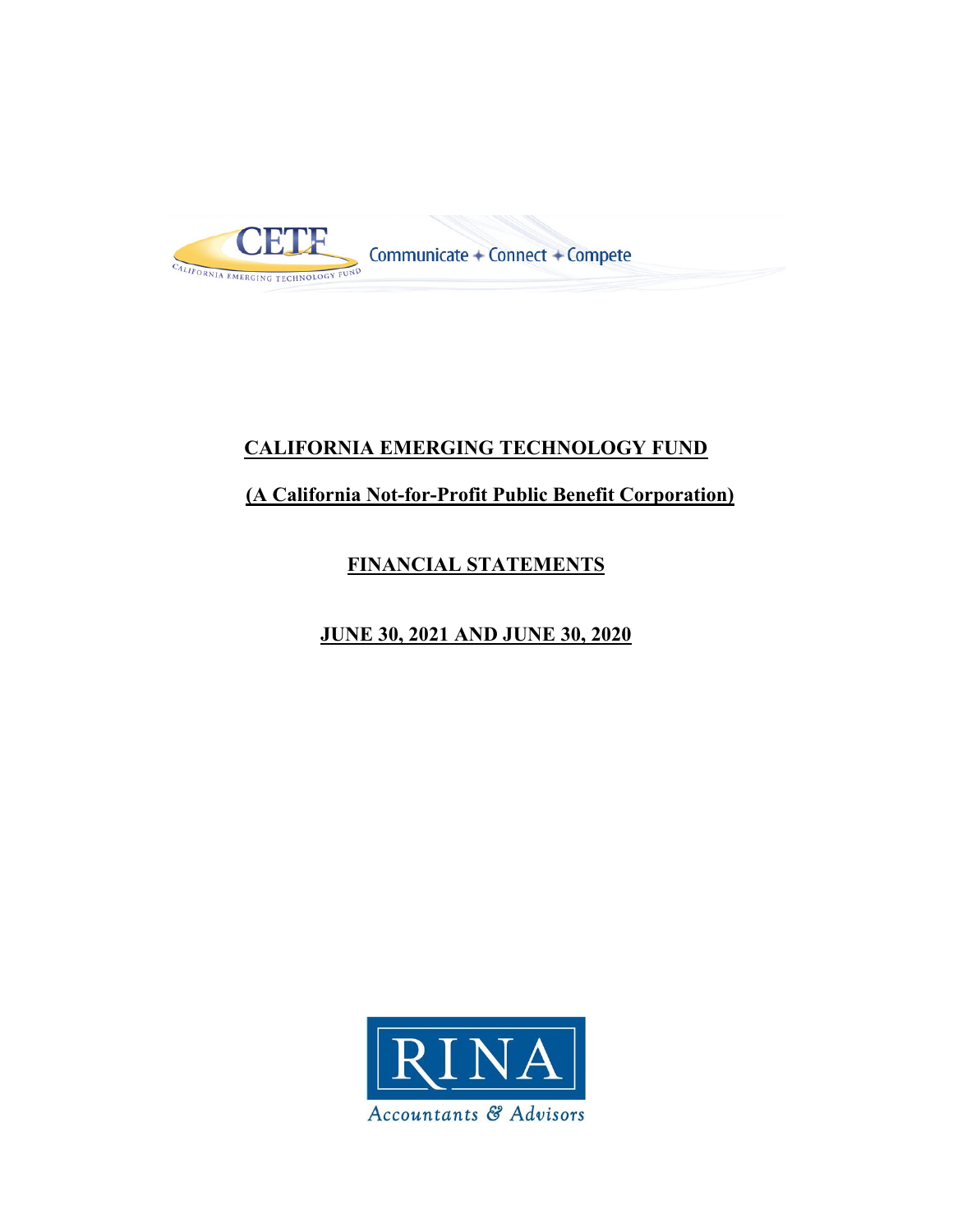## **TABLE OF CONTENTS JUNE 30, 2021 AND 2020**

|                                                                                | Page(s)        |
|--------------------------------------------------------------------------------|----------------|
| Independent auditors' report                                                   | $2 - 3$        |
| Statements of financial position                                               | $\overline{4}$ |
| Statements of activities                                                       | $5 - 6$        |
| Statements of functional expenses                                              | $7 - 8$        |
| Statements of cash flows                                                       | 9              |
| Notes to financial statements                                                  | $10 - 19$      |
| Supplemental information:<br>Statement of financial position by revenue source | 21             |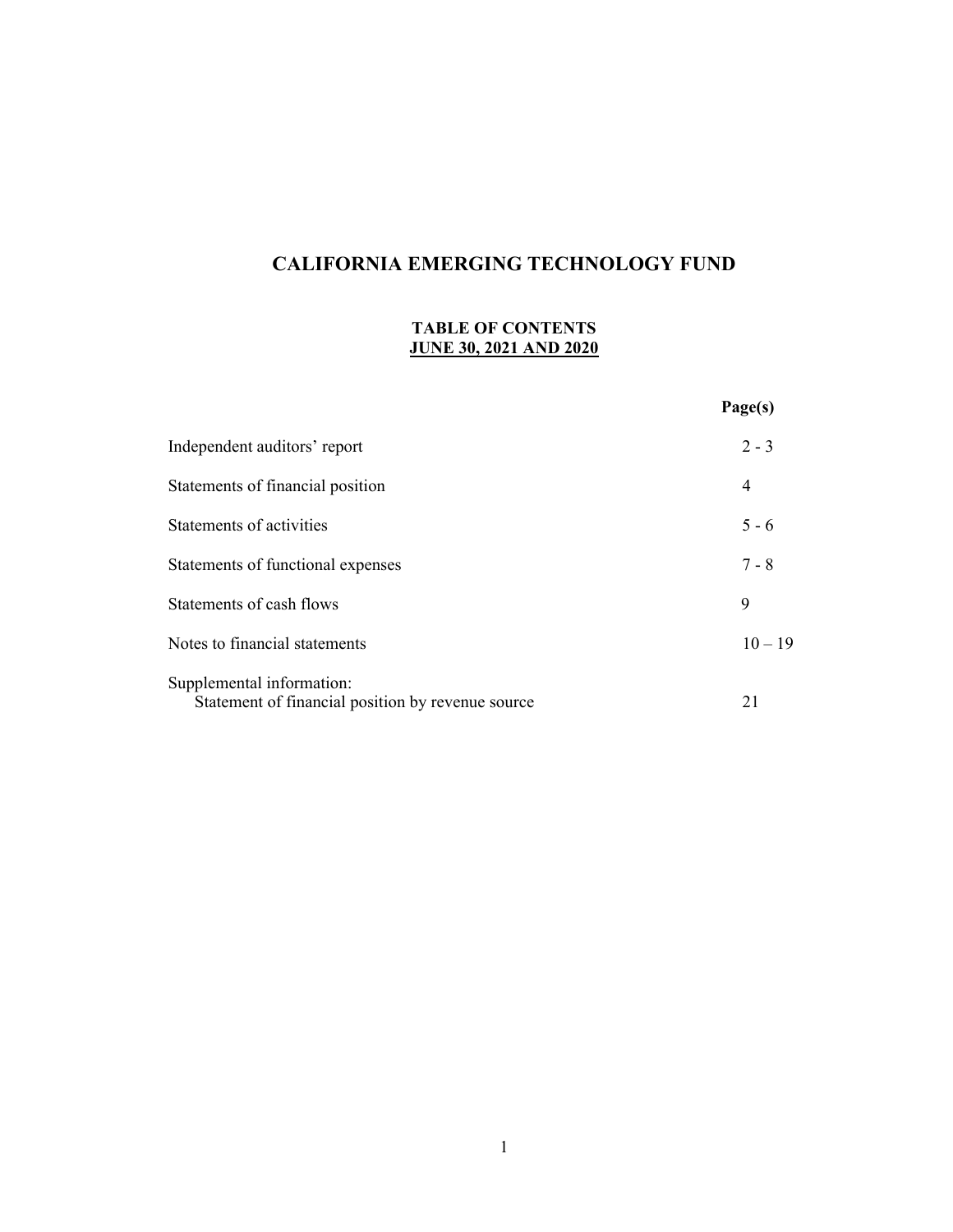

## **Independent Auditors' Report**

The Board of Directors California Emerging Technology Fund

We have audited the accompanying financial statements of California Emerging Technology Fund (a California notfor-profit public benefit corporation) which comprise the statements of financial position as of June 30, 2021 and June 30, 2020 and the related statements of activities, functional expenses and cash flows for the years then ended, and the related notes to the financial statements.

## **Management's Responsibility for the Financial Statements**

Management is responsible for the preparation and fair presentation of these financial statements in accordance with accounting principles generally accepted in the United States of America; this includes the design, implementation, and maintenance of internal control relevant to the preparation and fair presentation of financial statements that are free from material misstatement, whether due to fraud or error.

## **Auditors' Responsibility**

Our responsibility is to express an opinion on these financial statements based on our audit. We conducted our audit in accordance with auditing standards generally accepted in the United States of America. Those standards require that we plan and perform the audit to obtain reasonable assurance about whether the financial statements are free from material misstatement.

An audit involves performing procedures to obtain audit evidence about the amounts and disclosures in the financial statements. The procedures selected depend on the auditor's judgment, including the assessment of the risks of material misstatement of the financial statements, whether due to fraud or error. In making those risk assessments, the auditor considers internal control relevant to the entity's preparation and fair presentation of the financial statements in order to design audit procedures that are appropriate in the circumstances, but not for the purpose of expressing an opinion on the effectiveness of the entity's internal control. Accordingly, we express no such opinion. An audit also includes evaluating the appropriateness of accounting policies used and the reasonableness of significant accounting estimates made by management, as well as evaluating the overall presentation of the financial statements.

We believe that the audit evidence we have obtained is sufficient and appropriate to provide a basis for our audit opinion.

## **Opinion**

In our opinion, the financial statements referred to above present fairly, in all material respects, the financial position of California Emerging Technology Fund as of June 30, 2021 and June 30, 2020, and the changes in its net assets and its cash flows for the years then ended in accordance with accounting principles generally accepted in the United States of America.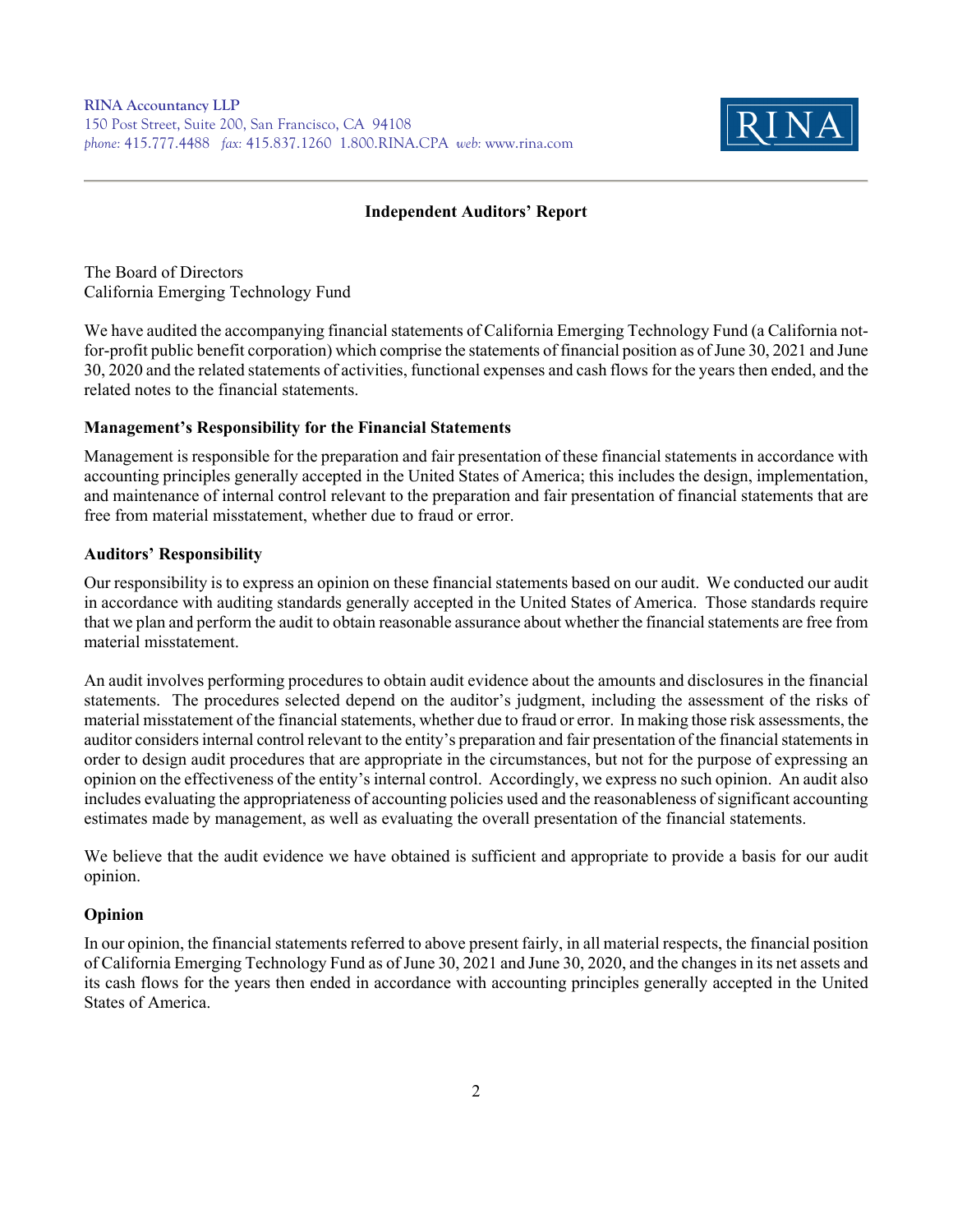#### **Report on Supplementary Information**

Our audit was conducted for the purpose of forming an opinion on the financial statements as a whole. The Statement of Financial Position by Revenue Source on page 20 is presented for purposes of additional analysis and is not a required part of the financial statements. Such information is the responsibility of management and was derived from and relates directly to the underlying accounting and other records used to prepare the financial statements. The information has been subjected to the auditing procedures applied in the audit of the financial statements and certain additional procedures, including comparing and reconciling such information directly to the underlying accounting and other records used to prepare the financial statements or to the financial statements themselves, and other additional procedures in accordance with auditing standards generally accepted in the United States of America. In our opinion, the information is fairly stated in all material respects in relation to the financial statements as a whole.

RINA Accountancy LLP<br>Certified Public Accountants

San Francisco, California October 15, 2021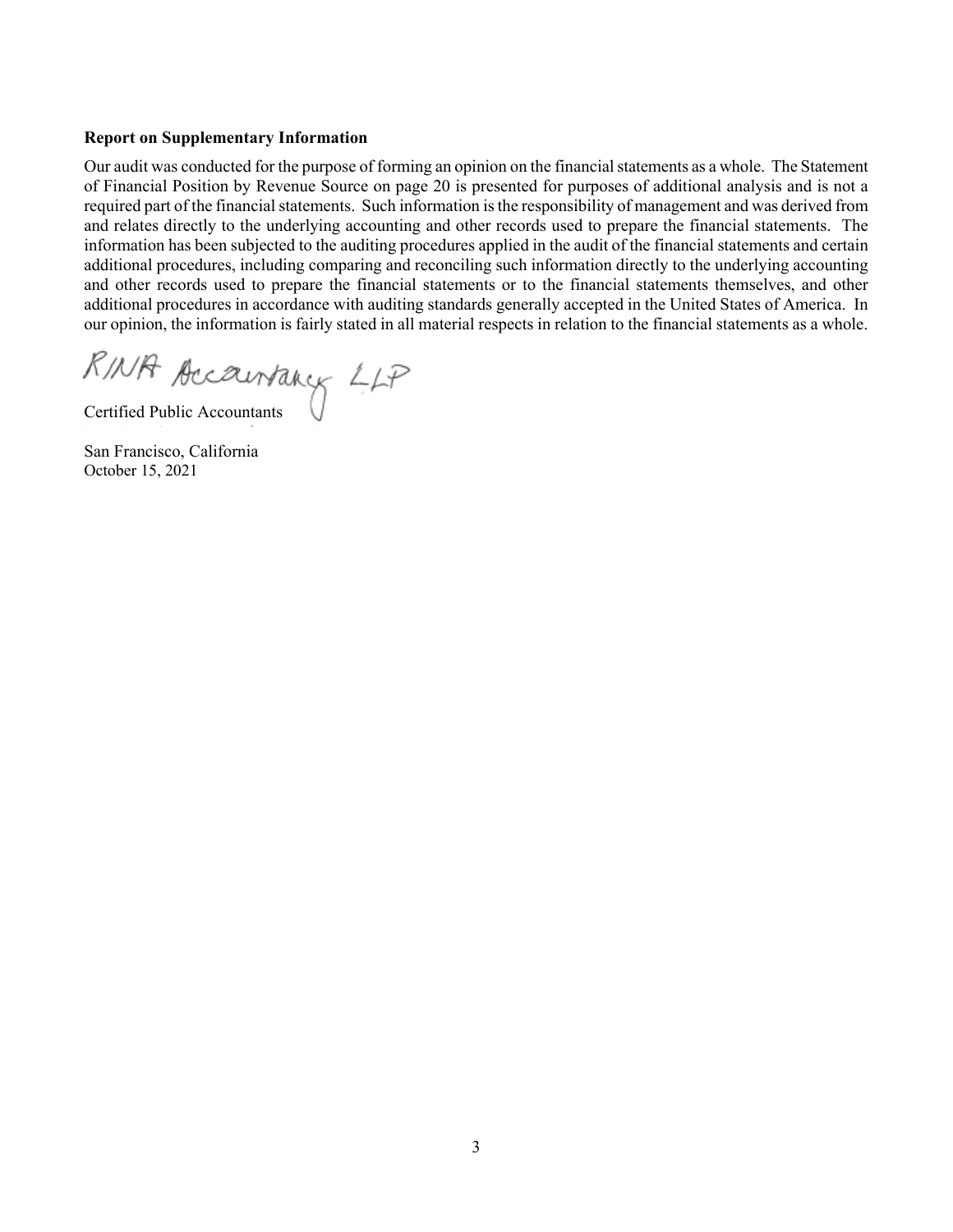# **STATEMENTS OF FINANCIAL POSITION**

| <b>ASSETS</b>                                                         | June 30, 2021              | June 30, 2020        |
|-----------------------------------------------------------------------|----------------------------|----------------------|
| <b>CURRENT:</b><br>Cash and cash equivalents                          | \$<br>23,040,956           | \$<br>15,855,871     |
| Grants and accounts receivable, current<br>Prepaid expenses           | 7,054,476<br>52,252        | 13,550,726<br>64,295 |
| TOTAL CURRENT ASSETS                                                  | 30,147,684                 | 29,470,892           |
| GRANTS RECEIVABLE, net of current                                     | 14,000,000                 | 21,000,000           |
| PROPERTY AND EQUIPMENT, net                                           | 2,827                      | 6,634                |
|                                                                       | 44,150,511<br><sup>S</sup> | 50,477,526<br>\$     |
| <b>LIABILITIES AND NET ASSETS</b>                                     |                            |                      |
| <b>CURRENT:</b>                                                       |                            |                      |
| Accounts payable and accrued expenses                                 | \$<br>110,861              | \$<br>98,199         |
| Cash held for Digital Equity program<br>Cash held for San Jose grants | 726<br>313,831             | 264,609              |
| Cash held for Frontier grants                                         | 1,681,436                  | 65,871               |
| Grants payable                                                        | 1,535,421                  | 1,900,070            |
| TOTAL LIABILITIES (All Current)                                       | 3,642,275                  | 2,328,749            |
| <b>NET ASSETS:</b>                                                    |                            |                      |
| Without donor restrictions                                            | 33,592,056                 | 33,809,090           |
| With donor restrictions                                               | 6,916,180                  | 14,339,687           |
| <b>TOTAL NET ASSETS</b>                                               | 40,508,236                 | 48, 148, 777         |
|                                                                       | \$<br>44,150,511           | \$<br>50,477,526     |

See notes to financial statements.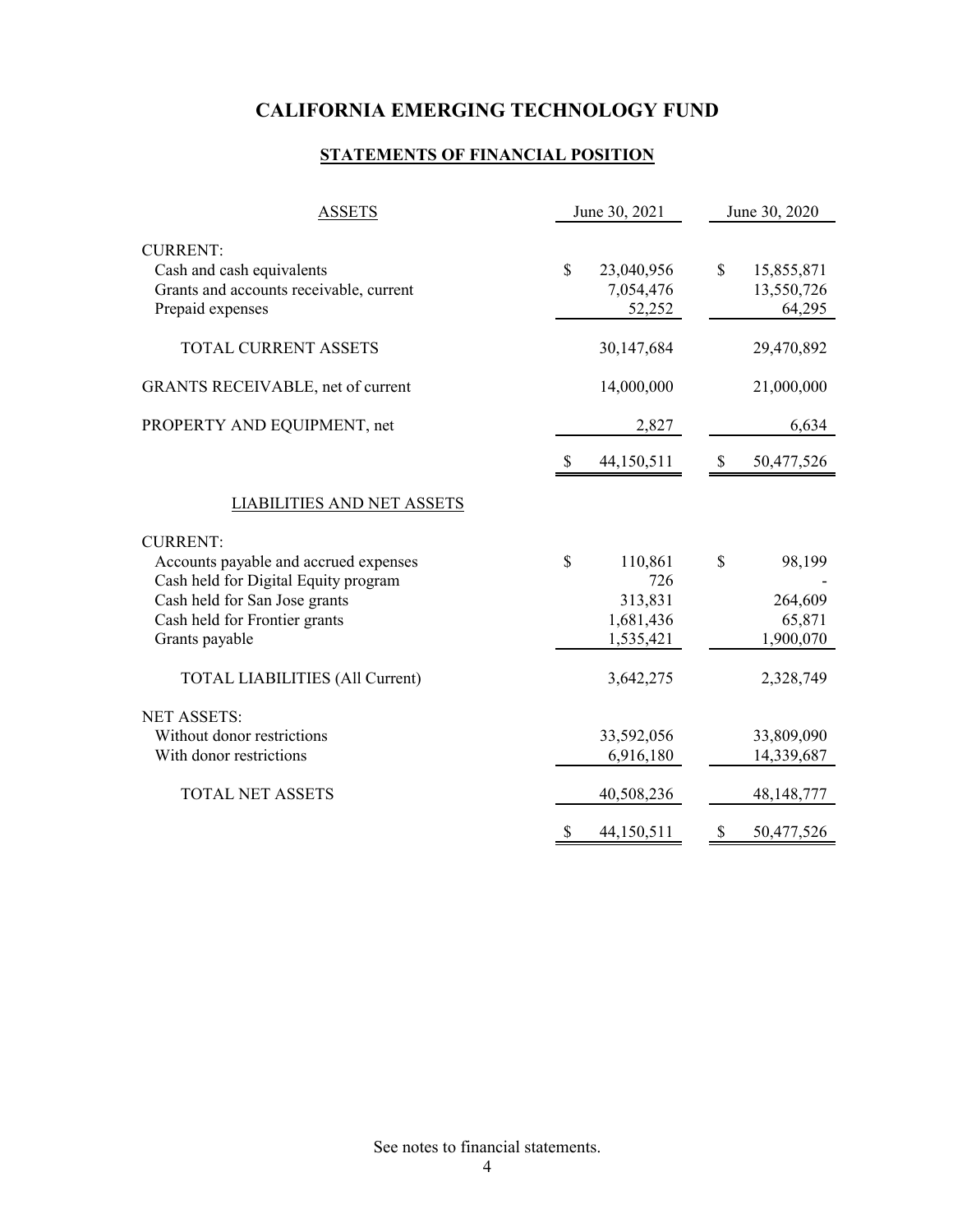# **STATEMENT OF ACTIVITIES**

|                                       | For the Year Ended June 30, 2021 |            |                            |             |               |              |
|---------------------------------------|----------------------------------|------------|----------------------------|-------------|---------------|--------------|
|                                       | Without Donor<br>Restrictions    |            | With Donor<br>Restrictions |             |               | Total        |
| <b>SUPPORT AND REVENUE:</b>           |                                  |            |                            |             |               |              |
| Non federal grants                    | \$                               |            | \$                         | 250,346     | $\mathcal{S}$ | 250,346      |
| Investment income                     |                                  | 658        |                            | 797         |               | 1,455        |
| Donations                             |                                  |            |                            |             |               |              |
| Other income                          |                                  |            |                            |             |               |              |
| Net assets released from restrictions |                                  | 7,674,650  |                            | (7,674,650) |               |              |
| TOTAL SUPPORT AND REVENUE             |                                  | 7,675,308  |                            | (7,423,507) |               | 251,801      |
| <b>EXPENSES:</b>                      |                                  |            |                            |             |               |              |
| Program services                      |                                  | 7,423,734  |                            |             |               | 7,423,734    |
| Management and general                |                                  | 468,608    |                            |             |               | 468,608      |
| <b>TOTAL EXPENSES</b>                 |                                  | 7,892,342  |                            |             |               | 7,892,342    |
| DECREASE IN NET ASSETS                |                                  | (217, 034) |                            | (7,423,507) |               | (7,640,541)  |
| NET ASSETS, beginning of year         |                                  | 33,809,090 |                            | 14,339,687  |               | 48, 148, 777 |
| NET ASSETS, end of year               |                                  | 33,592,056 | \$                         | 6,916,180   |               | 40,508,236   |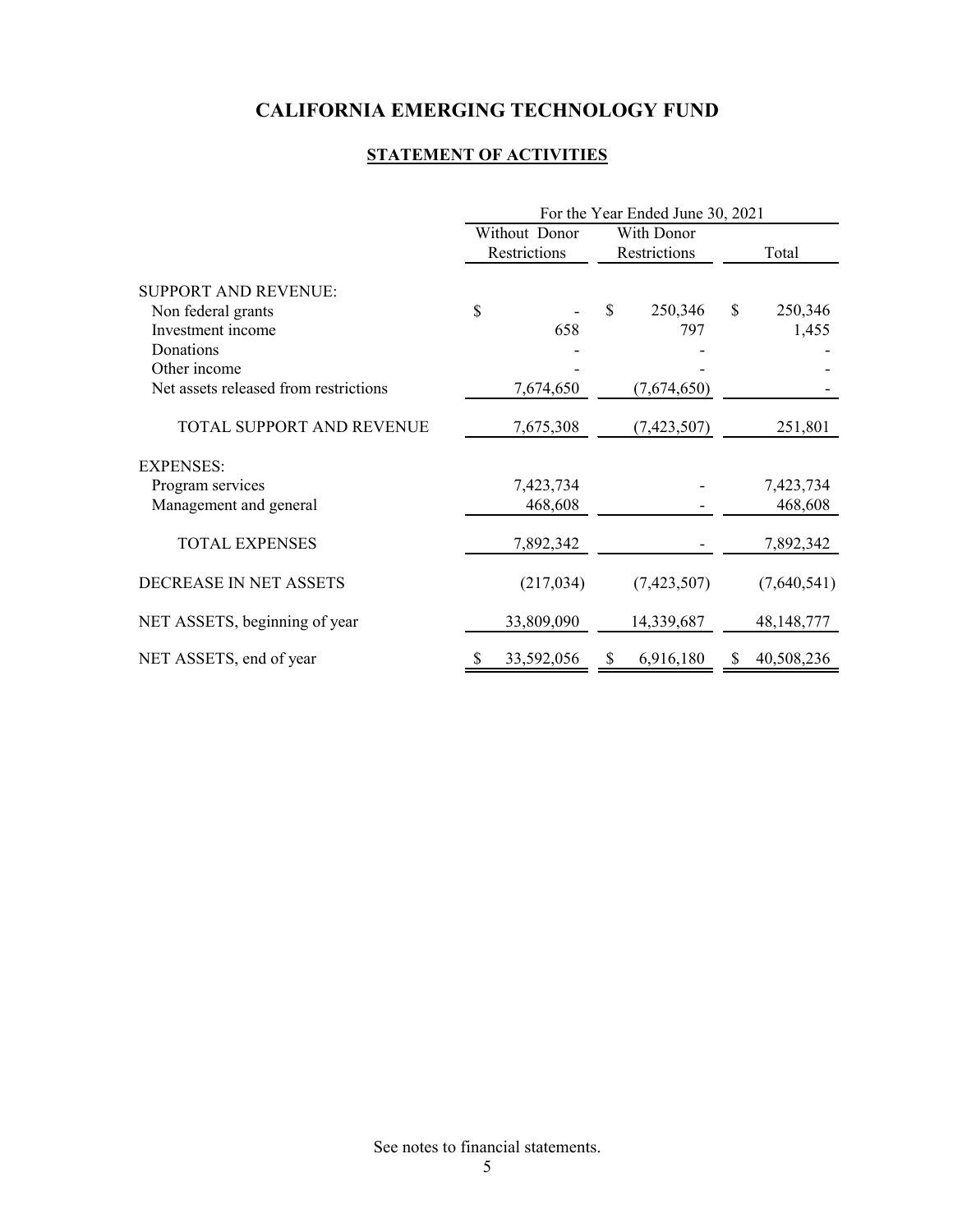# **STATEMENT OF ACTIVITIES**

|                                          | For the Year Ended June 30, 2020 |            |                            |               |    |              |
|------------------------------------------|----------------------------------|------------|----------------------------|---------------|----|--------------|
|                                          | Without Donor<br>Restrictions    |            | With Donor<br>Restrictions |               |    | Total        |
| <b>SUPPORT AND REVENUE:</b>              |                                  |            |                            |               |    |              |
| Non federal grants                       | \$                               | 35,000,000 | \$                         | 200,000       | \$ | 35,200,000   |
| Investment income (loss), net            |                                  | (78)       |                            | 8,110         |    | 8,032        |
| Other income                             |                                  | 1,266      |                            |               |    | 1,266        |
| Net assets released from restrictions    |                                  | 7,138,168  |                            | (7, 138, 168) |    |              |
| TOTAL SUPPORT AND REVENUE                |                                  | 42,139,356 |                            | (6,930,058)   |    | 35,209,298   |
| <b>EXPENSES:</b>                         |                                  |            |                            |               |    |              |
| Program services                         |                                  | 7,768,208  |                            |               |    | 7,768,208    |
| Management and general                   |                                  | 464,355    |                            |               |    | 464,355      |
| <b>TOTAL EXPENSES</b>                    |                                  | 8,232,563  |                            |               |    | 8,232,563    |
| <b>INCREASE (DECREASE) IN NET ASSETS</b> |                                  | 33,906,793 |                            | (6,930,058)   |    | 26,976,735   |
| NET ASSETS, beginning of year            |                                  | (97, 703)  |                            | 21,269,745    |    | 21,172,042   |
| NET ASSETS, end of year                  | S                                | 33,809,090 | S                          | 14,339,687    | S  | 48, 148, 777 |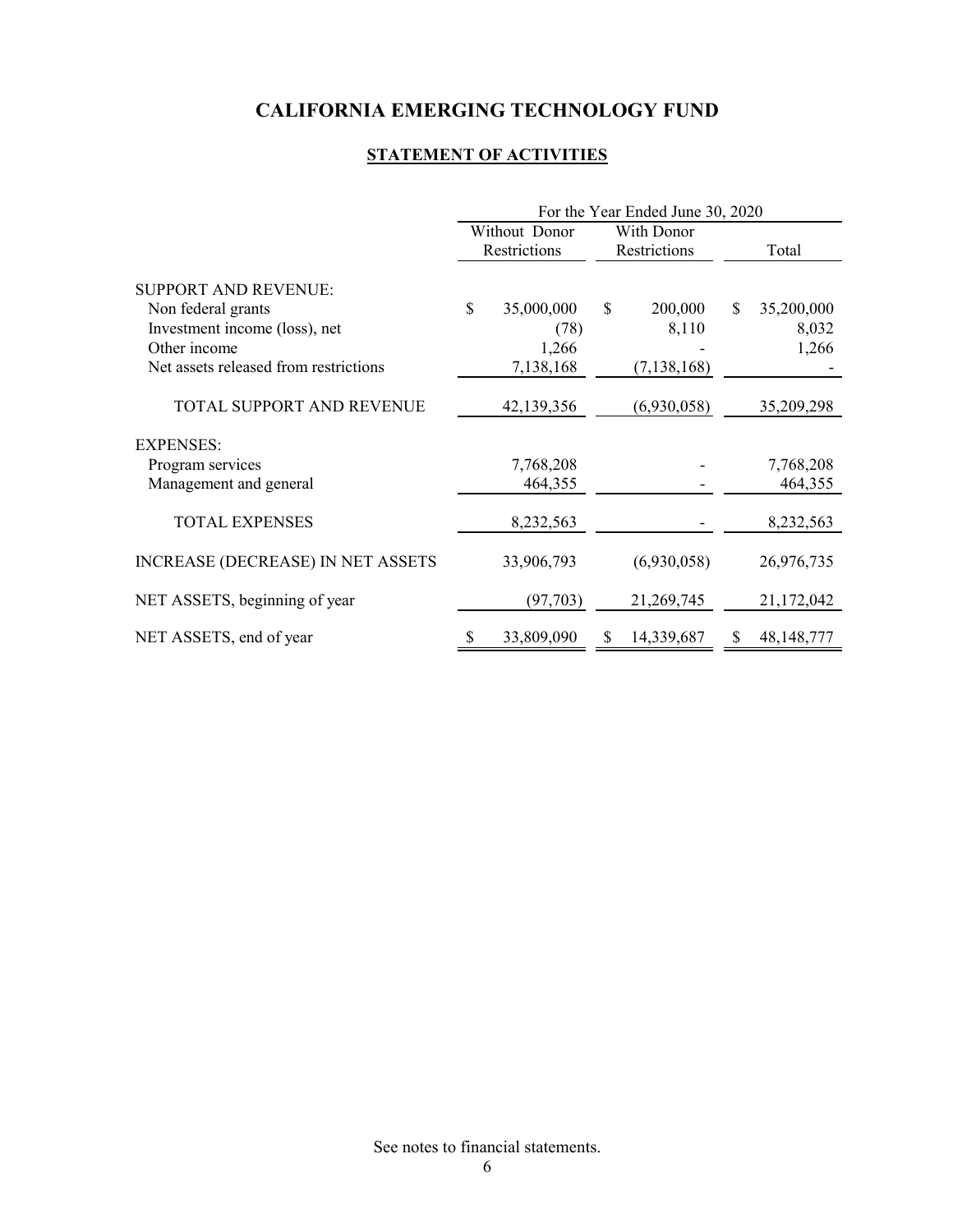# **STATEMENT OF FUNCTIONAL EXPENSES**

#### **YEAR ENDED JUNE 30, 2021**

|                                       | Program<br>Services | Management and<br>General | Total           |
|---------------------------------------|---------------------|---------------------------|-----------------|
| Personnel costs:                      |                     |                           |                 |
| Salaries, other compensation          |                     |                           |                 |
| and expense reimbursement             | \$<br>1,257,031     | \$<br>221,829             | \$<br>1,478,860 |
| Employee benefits                     | 139,829             | 24,676                    | 164,505         |
| Employee retirement                   | 155,237             | 27,395                    | 182,632         |
| Payroll taxes                         | 78,933              | 13,929                    | 92,862          |
| Vacation liability expense            | 10,763              | 1,899                     | 12,662          |
| Total personnel costs                 | 1,641,793           | 289,728                   | 1,931,521       |
| Other expenses:                       |                     |                           |                 |
| School2Home                           | 1,768,817           |                           | 1,768,817       |
| Programs - Charter Territory          | 1,408,308           |                           | 1,408,308       |
| Consultants and outside services      | 674,625             |                           | 674,625         |
| Grant awards - Charter Funds          | 667,100             |                           | 667,100         |
| Media relations and communications    | 230,796             |                           | 230,796         |
| Grants awards - T-Mobile Territory    | 221,590             |                           | 221,590         |
| Programs - San Jose Digital Inclusion | 198,063             |                           | 198,063         |
| Annual Statewide Survey               | 174,642             |                           | 174,642         |
| Professional services                 |                     | 154,001                   | 154,001         |
| Programs - Skilled Nursing Facilities | 99,525              |                           | 99,525          |
| Occupancy                             | 60,600              | 10,694                    | 71,294          |
| Broadband adoption                    | 55,045              |                           | 55,045          |
| Programs - Southern California        | 53,183              |                           | 53,183          |
| Information technology                | 44,507              |                           | 44,507          |
| Insurance                             | 36,054              | 6,363                     | 42,417          |
| Regional roundtables and outreach     | 25,034              |                           | 25,034          |
| Telephone                             | 19,722              | 3,480                     | 23,202          |
| Office supplies                       | 22,422              |                           | 22,422          |
| Equipment lease and maintenance       | 9,631               | 1,699                     | 11,330          |
| Postage and delivery services         | 3,738               | 660                       | 4,398           |
| Miscellaneous                         | 3,290               | 581                       | 3,871           |
| Depreciation                          | 3,236               | 571                       | 3,807           |
| Travel                                | 1,129               | 199                       | 1,328           |
| Printing and reproduction             | 884                 | 156                       | 1,040           |
| Board leadership and meetings         |                     | 476                       | 476             |
| Total expenses                        | 7,423,734<br>\$     | 468,608<br>\$             | 7,892,342<br>\$ |

See notes to financial statements.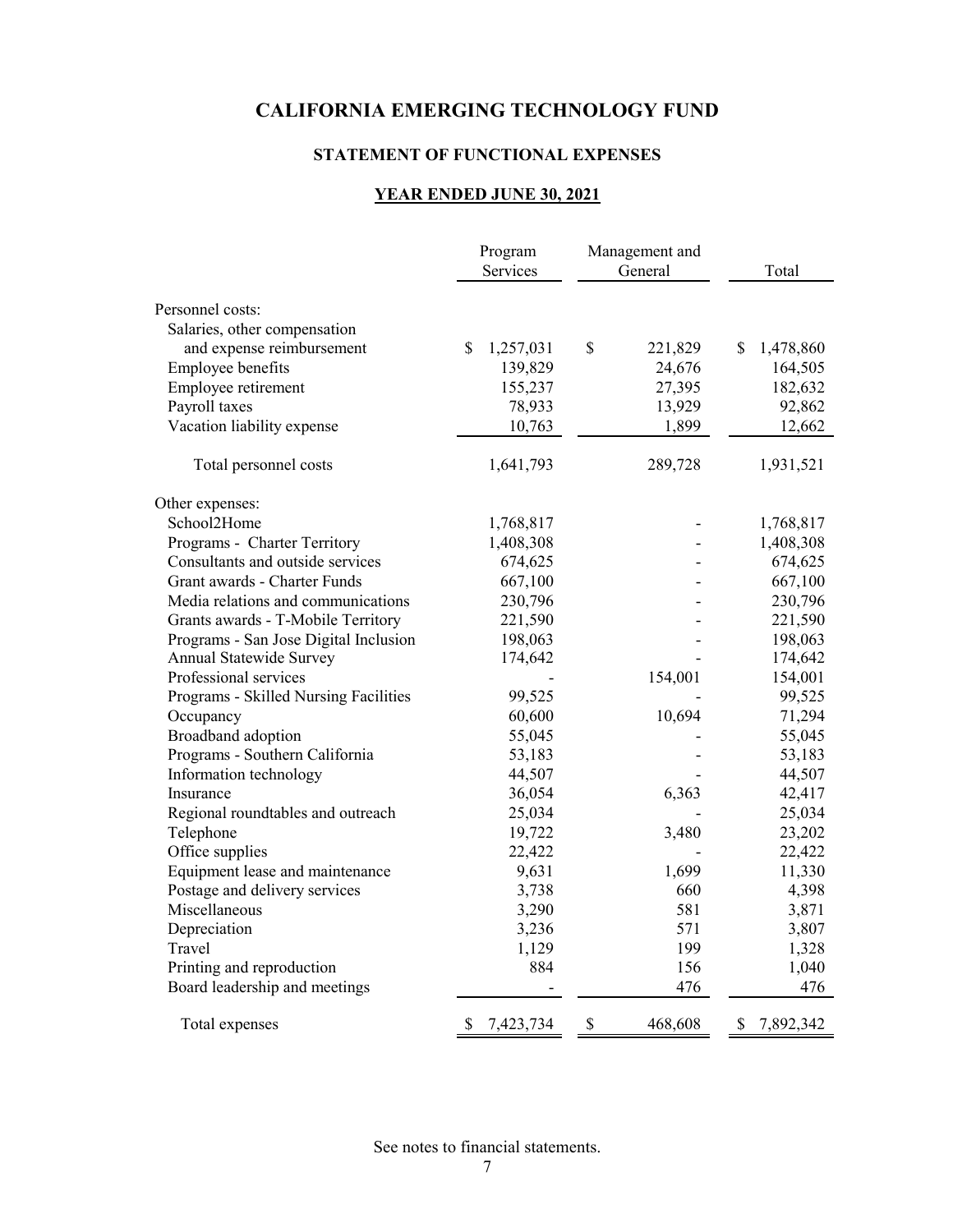# **STATEMENT OF FUNCTIONAL EXPENSES**

## **YEAR ENDED JUNE 30, 2020**

|                                       | Program<br>Services | Management and<br>General | Total           |
|---------------------------------------|---------------------|---------------------------|-----------------|
| Personnel costs:                      |                     |                           |                 |
| Salaries, other compensation          |                     |                           |                 |
| and expense reimbursement             | \$<br>1,261,442     | \$<br>222,607             | \$<br>1,484,049 |
| Employee benefits                     | 129,691             | 22,887                    | 152,578         |
| Employee retirement                   | 151,562             | 26,746                    | 178,308         |
| Payroll taxes                         | 78,916              | 13,926                    | 92,842          |
| Vacation liability expense            | 18,595              | 3,282                     | 21,877          |
| Total personnel costs                 | 1,640,206           | 289,448                   | 1,929,654       |
| Other expenses:                       |                     |                           |                 |
| School2Home                           | 2,212,779           |                           | 2,212,779       |
| Programs - Charter Territory          | 1,575,873           |                           | 1,575,873       |
| Grant awards                          | 1,381,960           |                           | 1,381,960       |
| Consultants and outside services      | 259,097             |                           | 259,097         |
| Programs - San Jose digital inclusion | 190,121             |                           | 190,121         |
| Media relations and communications    | 184,624             |                           | 184,624         |
| Professional services                 |                     | 119,079                   | 119,079         |
| Broadband adoption                    | 111,750             |                           | 111,750         |
| Occupancy                             | 65,802              | 11,612                    | 77,414          |
| Information technology                | 44,783              |                           | 44,783          |
| Regional roundtables and outreach     | 32,712              |                           | 32,712          |
| Board leadership and meetings         |                     | 32,128                    | 32,128          |
| Telephone                             | 22,057              | 3,892                     | 25,949          |
| Insurance                             | 21,511              | 3,796                     | 25,307          |
| Equipment lease and maintenance       | 8,531               | 1,506                     | 10,037          |
| Miscellaneous                         | 7,619               | 1,344                     | 8,963           |
| Printing and reproduction             | 3,970               | 701                       | 4,671           |
| Depreciation                          | 3,140               | 554                       | 3,694           |
| Postage and delivery services         | 1,673               | 295                       | 1,968           |
| Total expenses                        | 7,768,208<br>\$     | \$<br>464,355             | \$<br>8,232,563 |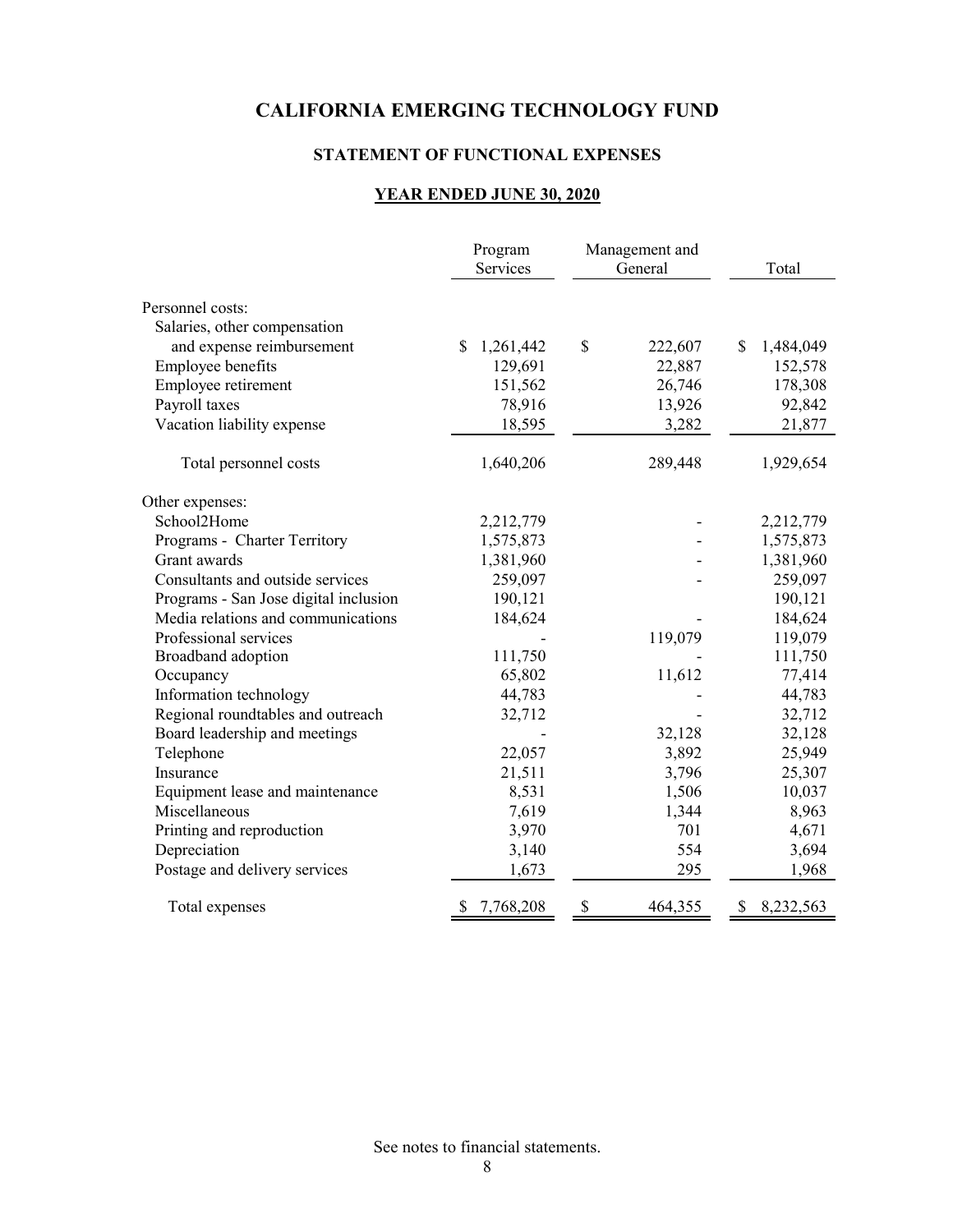# **STATEMENTS OF CASH FLOWS**

|                                                                                                                       | Year Ended<br>June 30, 2021 |            | Year Ended<br>June 30, 2020 |    |              |    |              |
|-----------------------------------------------------------------------------------------------------------------------|-----------------------------|------------|-----------------------------|----|--------------|----|--------------|
| CASH FLOWS FROM OPERATING ACTIVITIES:<br>Change in net assets<br>Adjustments to reconcile change in net assets        |                             |            | \$(7,640,541)               |    |              | \$ | 26,976,735   |
| to net cash provided by operating activities:<br>Depreciation expense<br>Changes in operating assets and liabilities: | \$                          | 3,807      |                             | \$ | 3,694        |    |              |
| Grants and accounts receivable                                                                                        |                             | 13,496,250 |                             |    | (21,510,726) |    |              |
| Prepaid expenses                                                                                                      |                             | 12,043     |                             |    | (18, 473)    |    |              |
| Accounts payable and accrued expenses                                                                                 |                             | 12,662     |                             |    | 21,899       |    |              |
| Cash held for Digital Equity programs                                                                                 |                             | 726        |                             |    |              |    |              |
| Cash held for San Jose grants                                                                                         |                             | 49,222     |                             |    | 264,609      |    |              |
| Cash held for Frontier grants                                                                                         |                             | 1,615,565  |                             |    | (193, 897)   |    |              |
| Grants payable                                                                                                        |                             | (364, 649) | 14,825,626                  |    | 491,930      |    | (20,940,964) |
| NET CASH PROVIDED BY                                                                                                  |                             |            |                             |    |              |    |              |
| OPERATING ACTIVITIES                                                                                                  |                             |            | 7,185,085                   |    |              |    | 6,035,771    |
| CASH FLOWS FROM INVESTING ACTIVITIES:                                                                                 |                             |            |                             |    |              |    |              |
| Purchases of property and equipment                                                                                   |                             |            |                             |    | (6,985)      |    |              |
| NET CASH USED BY INVESTING<br><b>ACTIVITIES</b>                                                                       |                             |            |                             |    |              |    | (6,985)      |
| CASH FLOWS FROM FINANCING ACTIVITIES                                                                                  |                             |            |                             |    |              |    |              |
| NET INCREASE IN CASH AND CASH<br><b>EQUIVALENTS</b>                                                                   |                             |            | 7,185,085                   |    |              |    | 6,028,786    |
| CASH AND CASH EQUIVALENTS, beginning of year                                                                          |                             |            | 15,855,871                  |    |              |    | 9,827,085    |
| CASH AND CASH EQUIVALENTS, end of year                                                                                |                             |            | \$23,040,956                |    |              | \$ | 15,855,871   |

See notes to financial statements.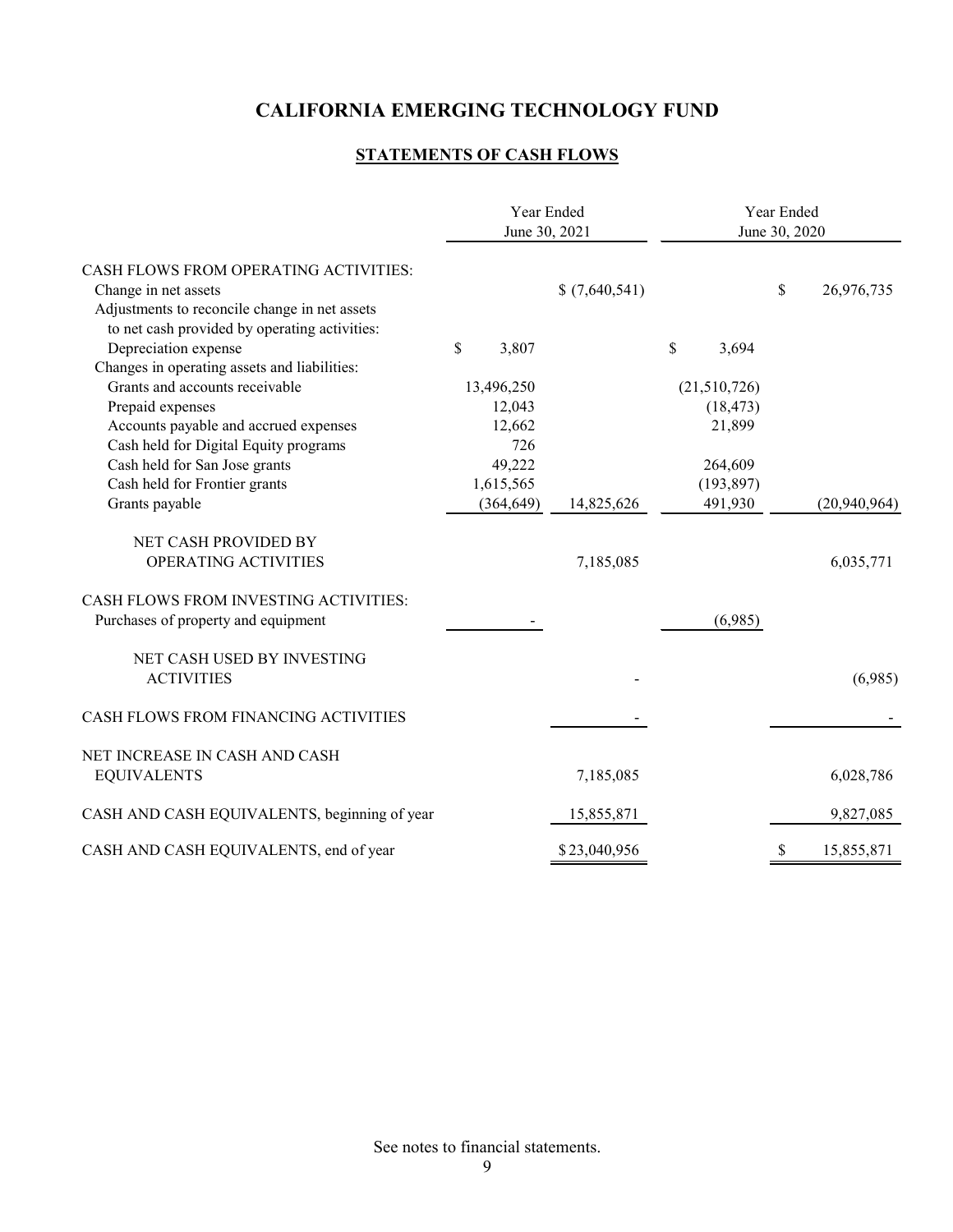#### **NOTES TO FINANCIAL STATEMENTS - JUNE 30, 2021 AND JUNE 30, 2020**

# **Note 1. NATURE OF BUSINESS AND SUMMARY OF SIGNIFICANT ACCOUNTING POLICIES:**

Nature of business:

The mission of the California Emerging Technology Fund (CETF) is to provide leadership statewide to close the Digital Divide by accelerating the deployment and adoption of broadband and other advanced communication services to unserved and underserved communities, with a focus on low-income households and other digitally disadvantaged residents. CETF was established at the direction of the California Public Utilities Commission (CPUC) as a voluntary public benefit resulting from the SBC/AT&T and Verizon/MCI merger agreements approved by CPUC in November 2005. It became a qualified public benefit entity in May 2006. As a condition of approval of the mergers, CPUC required the surviving companies, AT&T and Verizon, to provide \$45 million and \$15 million respectively for a total of \$60 million in seed capital to CETF in shareholder contributions "for the purpose of achieving ubiquitous access to broadband and advanced services in California, particularly in underserved communities, through the use of emerging technologies by 2010". Funds dedicated to CETF were used to attract matching funds from other organizations. CETF also earned interest on the seed capital. As a result, CETF total audited expenditures through June 30, 2017 exceeded \$79 million, including all of the original \$60 million in seed capital. Additional match funds of \$126 million generated by grantees were documented and verified by CETF and external audits although those dollars did not flow thorough CETF.

The CETF Board of Directors set overall goals to be accomplished in the first decade (by June 2017) of 98% deployment (98% of all households having access to high-speed Internet infrastructure) and 80% adoption (80% of all households using the Internet from their homes with high-speed service). CETF developed a Strategic Action Plan to engage partners and government agencies to accomplish those goals which were largely achieved at 97.5% deployment and 87% adoption. The CETF Board of Directors adopted a new 5-Year Strategic Plan in 2017 with overall goals to achieve at least 98% deployment in each region and 90% adoption statewide by 2022.

CETF entered into Memoranda of Understanding (MOU) with Internet Service Providers (ISPs) Frontier Communications, Inc. (2015) and Charter Communications, Inc. (2016) to implement public benefits as a result of corporate consolidations. In addition to supporting and monitoring fulfillment of the MOU public benefit obligations by these ISPs, CETF is managing \$3 million in charitable funds from Frontier to achieve new broadband adoptions by low-income households in their service areas. CETF also is receiving \$32.5 million (\$6.5 million per year) from Charter through 2021 to continue core mission organizational operations and support School2Home and other digital inclusion programs in their service areas.

In 2019, CETF entered into a MOU with T-Mobile in conjunction with their acquisition of Sprint which became effective in April 2020 when the transaction was approved by the CPUC. CETF is receiving \$35 million from T-Mobile (\$7 million per year) through 2024 for core mission and to implement School2Home and digital inclusion programs in their statewide service area.

In addition, in CETF was engaged by the City of San José through action by the City Council in February 2019 to manage approximately \$24 million over 10 years for digital inclusion grants to non-profit community-based organizations and public agencies.

Each of these revenue sources are segregated into separate bank accounts and accounted for separately for expenditures, grants, impacts and results.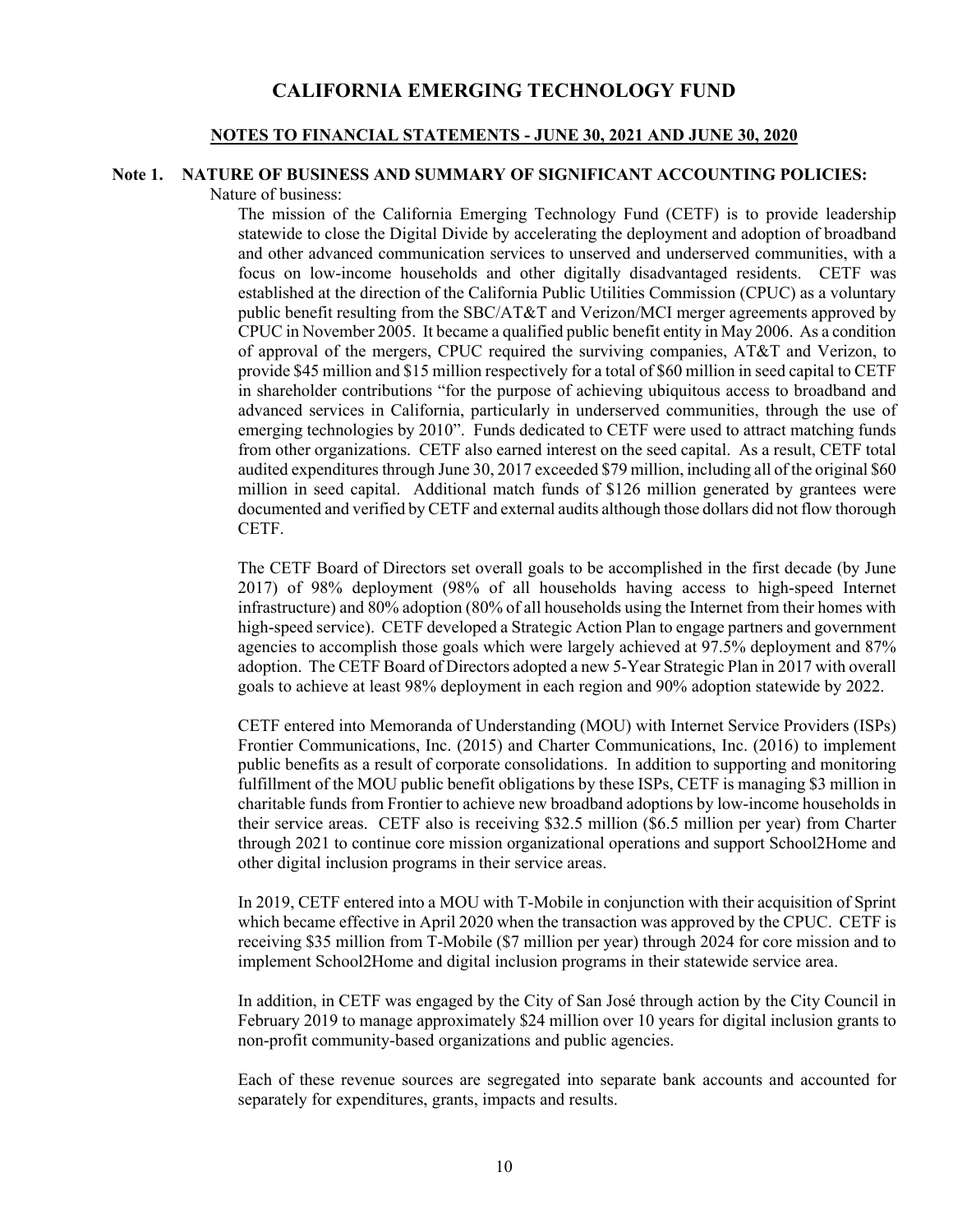#### **NOTES TO FINANCIAL STATEMENTS - JUNE 30, 2021 AND JUNE 30, 2020**

### **Note 1. NATURE OF BUSINESS AND SUMMARY OF SIGNIFICANT ACCOUNTING POLICIES (Continued):**

Financial statement presentation:

CETF prepares its financial statements following professional accounting standards where CETF is required to report information regarding its financial position and activities according to two classes of net assets: without donor restrictions and with donor restrictions. Descriptions of these categories are as follows:

#### *Without donor restrictions:*

The portion of net assets available for use in general operations and not subject to donorimposed restrictions.

#### *With donor restrictions:*

The portion of net assets subject to donor-imposed restrictions. Some donor-imposed restrictions are temporary in nature, such as those that will be met by the passage of time or other events specified by the donor. Other donor-imposed restrictions are perpetual in nature, where the donor stipulates that resources be maintained in perpetuity. Donorimposed restrictions are released when a restriction expires, this is, when the stipulated time has elapsed, or when the stipulated purpose for which the resource was restricted has been fulfilled.

#### Basis of presentation:

The accompanying financial statements have been prepared on the accrual basis of accounting in accordance with accounting principles generally accepted in the United States of America. Under this method, revenues are recorded when rights to receive them are earned, or when services have been provided, and expenditures are recorded when an obligation to pay is incurred.

#### Revenue recognition:

In June 2018, FASB issued ASU No. 2018-08, Not-For-Profit Entities – *Clarifying the Scope and the Accounting Guidance for Contributions Received and Contributions Made*. The standard provided a more robust framework for determining whether a transaction should be accounted for as a contribution or as an exchange transaction based on whether a resource provider is receiving value in return for the resources transferred. Further, the ASU provides additional guidance to help determine whether a contribution is conditional and better distinguish a donor-imposed condition from a donor-imposed restriction. The effective date of this amendment is for fiscal years beginning after December 15, 2018. CETF implemented the standard in the year ended June 30, 2020.

Contribution income is recognized when there is an unconditional promise to give. Revenues are reported as increases in net assets without donor restrictions unless their use of the related assets is limited by donor-imposed restrictions. Conditional promises to give are not recognized until the conditions on which they depend are substantially met. Contributions of assets other than cash are recorded at their estimated fair value at the date of donation. Expenses are reported as decreases in net assets without donor restrictions. Appreciation or depreciation in market value of investments and gains and losses on other assets or liabilities are reported as increases or decreases in net assets without donor restriction unless their use is restricted by explicit donor stipulation or by law. Expiration of restrictions on net assets is reported as net assets released from restrictions. Grant income is recognized when the service is provided, and conditions are satisfied.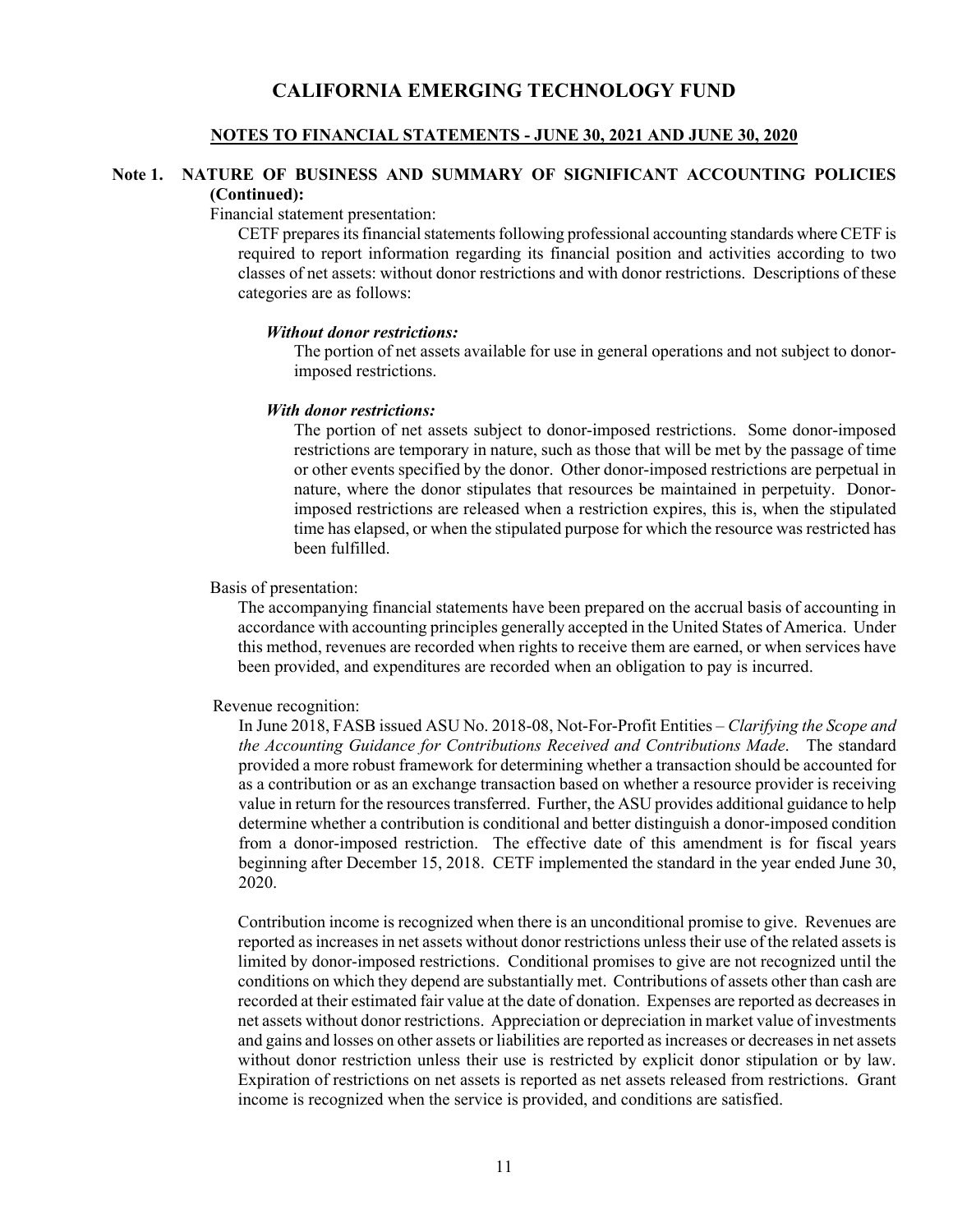#### **NOTES TO FINANCIAL STATEMENTS - JUNE 30, 2021 AND JUNE 30, 2020**

## **Note 1. NATURE OF BUSINESS AND SUMMARY OF SIGNIFICANT ACCOUNTING POLICIES (Continued):**

Revenue recognition (continued):

A substantial number of unpaid volunteers and board of director members have made significant contributions of their time and other resources to support CETF's activities. The value of these services is not reflected in these statements since it is not susceptible to objective measurement or valuation.

The Company adopted Accounting Standards Codification ("ASC") Topic 606, Revenue from Contracts with Customers ("ASC Topic 606") on January 1, 2019 using the modified retrospective method. The Company's operating results for reporting periods beginning after January 1, 2019 are presented under ASC Topic 606, while prior period amounts continue to be reported in accordance with historic accounting under Topic 605. The timing and measurement of revenues under ASC Topic 606 is similar to that recognized under previous guidance, accordingly, the adoption of ASC Topic 606 did not have a material impact on the financial position, results of operations, cash flows, or presentation thereof at adoption or in the current period. There were no changes in the opening retained earnings balance as a result of the adoption of ASC Topic 606.

Revenue is recognized when services are provided.

#### Cash and cash equivalents:

CETF considers all highly liquid investments without donor restriction with original maturities of three months or less to be cash equivalents.

#### Property and equipment:

Property and equipment are recorded at cost and depreciated on a straight-line basis over their estimated useful life. Major additions are capitalized, and repair and maintenance that do not improve or extend the life of the assets are expensed.

#### Grant commitments and payments:

As of year-ended June 30, 2021, CETF has made grant commitments of approximately \$4.8 million. Total grant payments were approximately \$1.1 million and \$900,000, with the remaining commitments of \$1.5 million and \$1.9 million accrued as a liability as of June 30, 2021 and 2020, respectively.

Contingent liabilities:

Conditions contained within various contracts and grants awarded to CETF are subject to the funding organizations' criteria and regulations, as well as CPUC enabling order, under which expenditures may be charged against and may be subject to audits under such regulations and criteria. Occasionally, such audits may determine that certain costs incurred against the contracts or grant awards may not comply with the established criteria that govern them. In such cases, CETF could be held responsible for payments to the funding organizations and/or oversight public agencies for the costs or be subject to the reductions of future funding in the amount of the costs. Management does not anticipate any material questioned costs for the contracts administered and/or grants received and/or awarded during the audit period.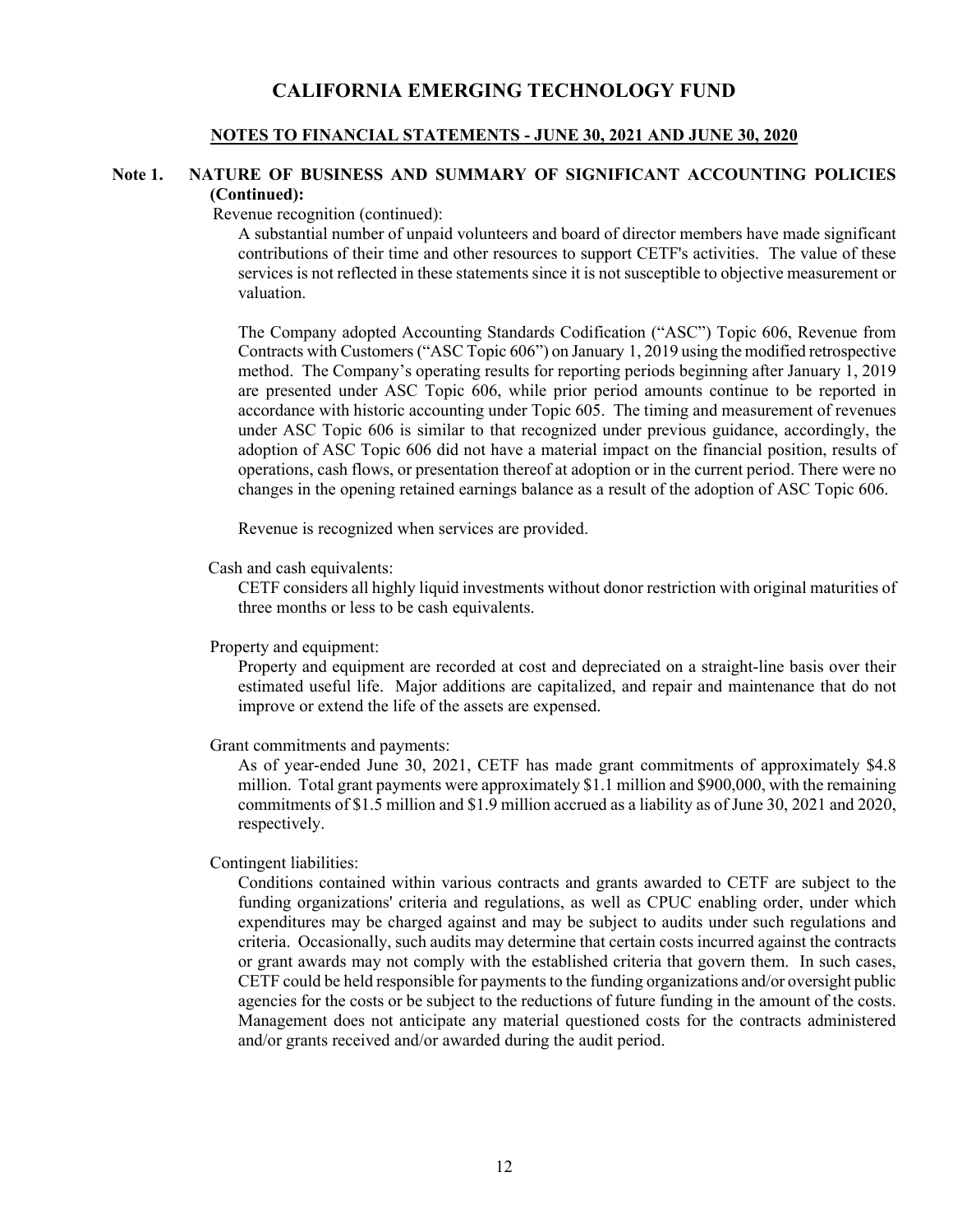#### **NOTES TO FINANCIAL STATEMENTS - JUNE 30, 2021 AND JUNE 30, 2020**

### **Note 1. NATURE OF BUSINESS AND SUMMARY OF SIGNIFICANT ACCOUNTING POLICIES (Continued):**

Income tax status:

CETF is a not-for-profit organization, exempt from income tax under Section  $501(c)(3)$  and the applicable code section of the State of California Revenue and Taxation Code. In addition, CETF qualifies for the charitable contribution deduction under Section  $170(b)(1)(A)$  and has been classified as an organization that is not a private foundation under Section  $509(a)(2)$  of the U.S. Internal Revenue Code.

#### Allocation of expenses:

The financial statements report certain categories of expenses that are attributable to more than one program or supporting function. Therefore, these expenses require allocation on a reasonable basis that is consistently applied. The expenses that are allocated include salaries, payroll taxes, and benefits, which are allocated on the basis of estimates of time and effort.

#### Recent pronouncements:

In February 2016, the FASB issued ASU No. 2016-02, *Leases* (Topic 842). ASU 2016-02 was issued to increase transparency and comparability among entities. Lessees will need to recognize nearly all lease transactions (other than leases that meet the definition of a short-term lease) on the statement of financial position as a lease liability and a right-of-use asset (as defined). ASU is effective for fiscal years beginning after December 15, 2020. In April 2020, the FASB has proposed a one-year extension of the effective date. CETF is evaluating the impact of this pronouncement.

#### Subsequent events:

Management has evaluated subsequent events through October 15, 2021, the date which the financial statements were available for issue. No significant events were identified that require additional disclosure.

## **Note 2. NATURE OF ESTIMATES:**

The preparation of financial statements in conformity with accounting principles generally accepted in the United States of America requires management to make estimates and assumptions that affect certain reported amounts of assets and disclosures. Accordingly, actual results could differ from those estimates.

## **Note 3. CONCENTRATIONS OF CREDIT RISK:**

Financial instruments that potentially subject CETF to concentrations of credit risk consist principally of cash and cash equivalents. Cash and cash equivalents were held in financial institutions in the United States of America. Cash and cash equivalents in interest bearing accounts were held in financial institutions in amounts exceeding the guaranteed amounts of the FDIC. CETF is exposed to credit loss for amounts in excess of insured limits in the event of non-performance by the institutions. However, management does not anticipate non-performance by these institutions and has not experienced any losses on deposits of cash and cash equivalents.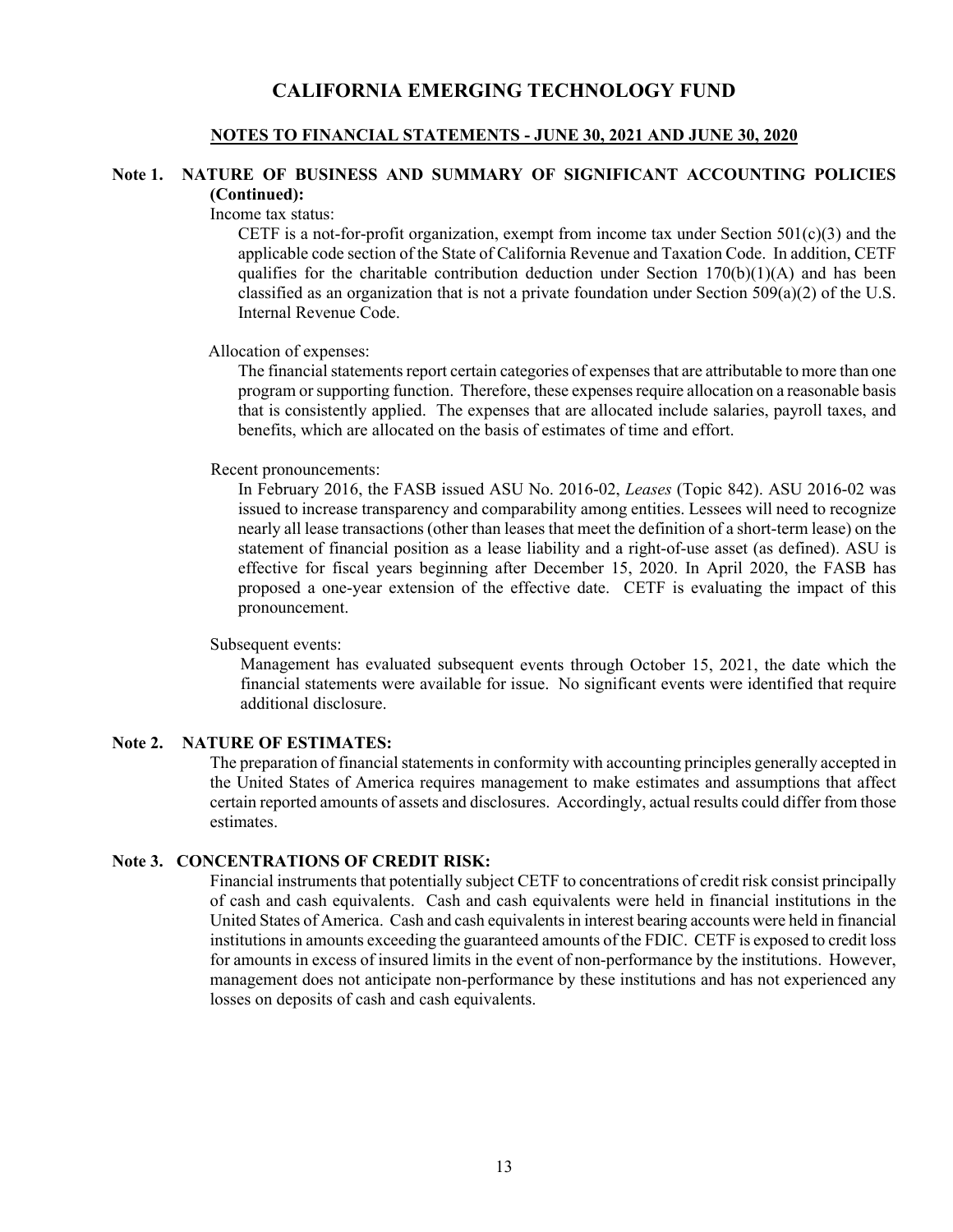#### **NOTES TO FINANCIAL STATEMENTS - JUNE 30, 2021 AND JUNE 30, 2020**

## **Note 4. LIQUIDITY AND AVAILABILITY OF FINANCIAL ASSETS:**

CETF's short term financial assets as of the balance sheet date, reduced by amounts not available for general use due to donor-imposed restrictions within one year of the balance sheet date is as follows:

|                                                                                           | June $30$ , |             |    |             |
|-------------------------------------------------------------------------------------------|-------------|-------------|----|-------------|
|                                                                                           |             | 2021        |    | 2020        |
| Financial assets at year-end:                                                             |             |             |    |             |
| Cash and cash equivalents                                                                 | S.          | 23,040,956  | S. | 15,855,871  |
| Grants and accounts receivable                                                            |             | 7,054,476   |    | 13,550,726  |
|                                                                                           |             | 30,095,432  |    | 29,406,597  |
| Less:                                                                                     |             |             |    |             |
| Cash held for others                                                                      |             | (1,995,993) |    | (330, 480)  |
| Assets with donor restrictions not available for                                          |             |             |    |             |
| current operations                                                                        |             | (6,916,180) |    | (8,339,687) |
| Board designated net assets included in current assets                                    |             | (8,641,660) |    | (4,400,000) |
| Financial assets available to meet cash needs for<br>general expenditures within one year |             | 12,541,599  |    | 16,336,430  |
|                                                                                           |             |             |    |             |

#### **Note 5. GRANTS RECEIVABLE:**

During the year ended June 30, 2017, CETF received a five-year grant from Charter Communications pursuant to a Memorandum of Understanding (MOU) as part of their public benefit obligations in conjunction with their acquisition of Time Warner Cable in California which were approved and imposed by the California Public Utilities Commission. The MOU provides for \$6.5 million per year for five years, of which \$32.5 million has been received.

During the year ended June 30, 2020, CETF received a five-year grant from T-Mobile USA, Inc. pursuant to a Memorandum of Understanding (MOU) as part of their public benefit obligations in conjunction with their merger of Sprint Corporation which was approved and imposed by the California Public Utilities Commission. The MOU provides for \$7 million per year for five years, of which \$14 million has been received.

Future grant receivable payments are as follows at June 30:

| Year Ending<br>June 30, |   |                        |
|-------------------------|---|------------------------|
| 2022<br>2023            | S | 7,000,000<br>7,000,000 |
| 2024                    |   | 7,000,000              |
|                         |   | 21,000,000             |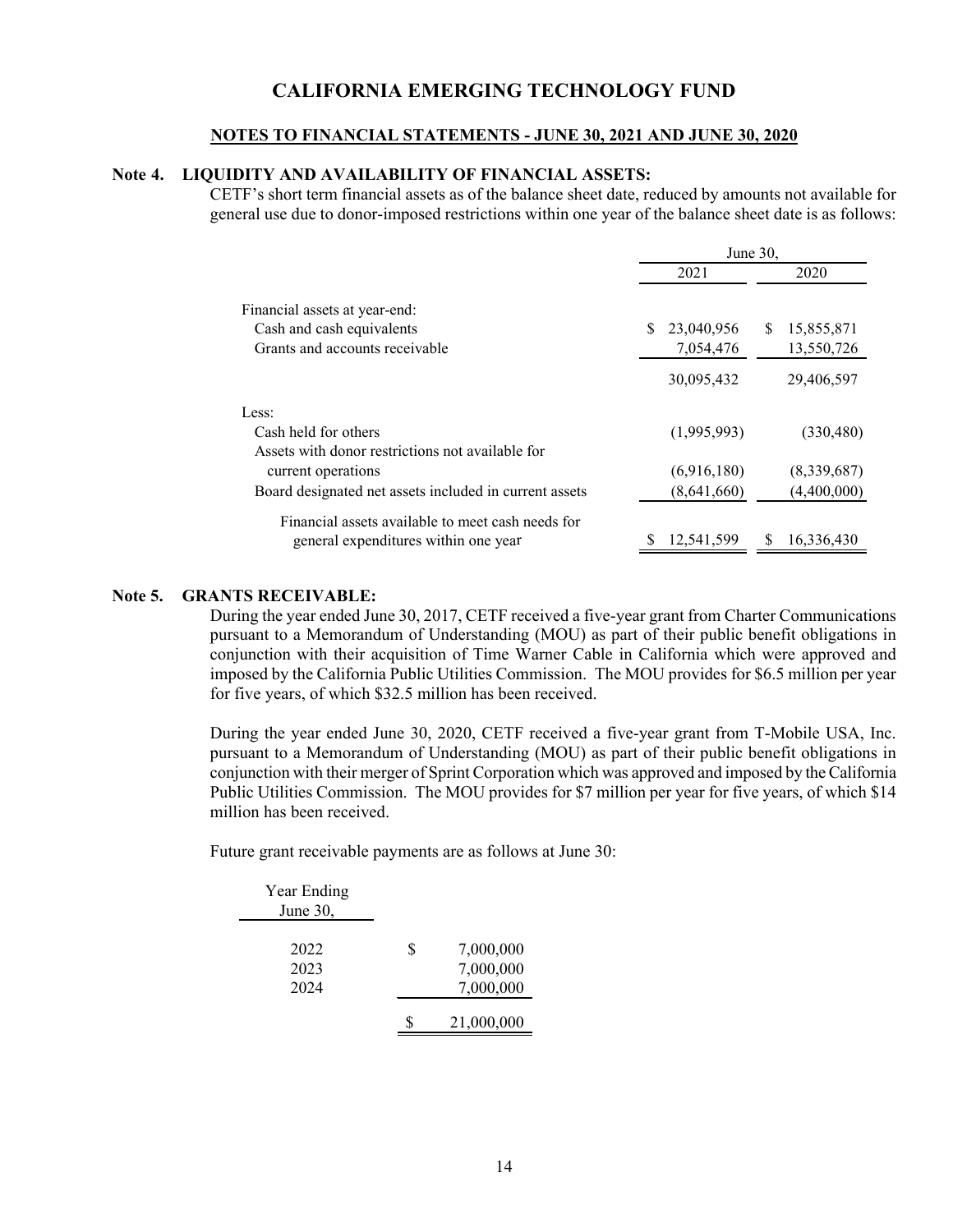#### **NOTES TO FINANCIAL STATEMENTS - JUNE 30, 2021 AND JUNE 30, 2020**

#### **Note 6. PROPERTY AND EQUIPMENT:**

Property and equipment and accumulated depreciation consist of the following at June 30:

|                                        |   | June $30$ ,           |   |                       |  |  |
|----------------------------------------|---|-----------------------|---|-----------------------|--|--|
|                                        |   | 2021                  |   | 2020                  |  |  |
| Furniture and fixtures<br>Computers    | S | 32,347<br>81,625      | S | 32,347<br>81,625      |  |  |
| Totals<br>Less accumulated deprecation |   | 113,972<br>(111, 145) |   | 113,972<br>(107, 338) |  |  |
|                                        |   | 2,827                 |   | 6.634                 |  |  |

Depreciation expense for the years ended June 30, 2021 and 2020 was \$3,807 and \$3,694, respectively.

#### **Note 7: CASH HELD FOR DIGITAL EQUITY PROGRAMS:**

CETF has established 2 new accounts to facilitate collaboration and partnerships with public and private partners: CETF Digital Equity Donations Account and CETF Digital Equity Partnership Account. These new accounts ensure transparency for partners as well as a mechanism for public agencies and private organizations to pursue innovative approaches to serving digitally disadvantaged communities and helping low-income households get connected to the Internet. Donations, including through PayPal for individual contributors, are received in the Donations Account for designated projects and expenditures are dedicated purposes are made from the Partnership Account. At June 30, 2021, the accounts had a balance of \$726.

### **Note 8. CASH HELD FOR SAN JOSE DIGITAL INCLUSION PARTNERSHIP GRANTS:**

The City of San José has a long-established track record as a "smart city" in embracing technology, including the establishing of a Digital Inclusion Fund from fees paid by ISPs for 5G deployment. The City Council engaged CETF in February 2019 to help manage grants to non-profit community-based organizations and public agencies to get 50,000 households connected to the Internet and digitally proficient, referred to as "adoptions".

The City contract with CETF is to manage up to \$24 million over 10 years, including donations to support the Digital Inclusion Partnership, for an annual payment of \$190,000 per year. The City also paid CETF a one-time fee of \$20,000 in June 2019 to organize the Partnership. In addition, CETF is the City-designated recipient of donations for the Digital Inclusion Partnership, including online donations through PayPal, and all donated funds are expended only at the direction and with the approval of the City. CETF has established two separate banking accounts to receive City funds to manage the Partnership and to receive donations to ensure transparency and accountability for Citycontrolled and directed monies.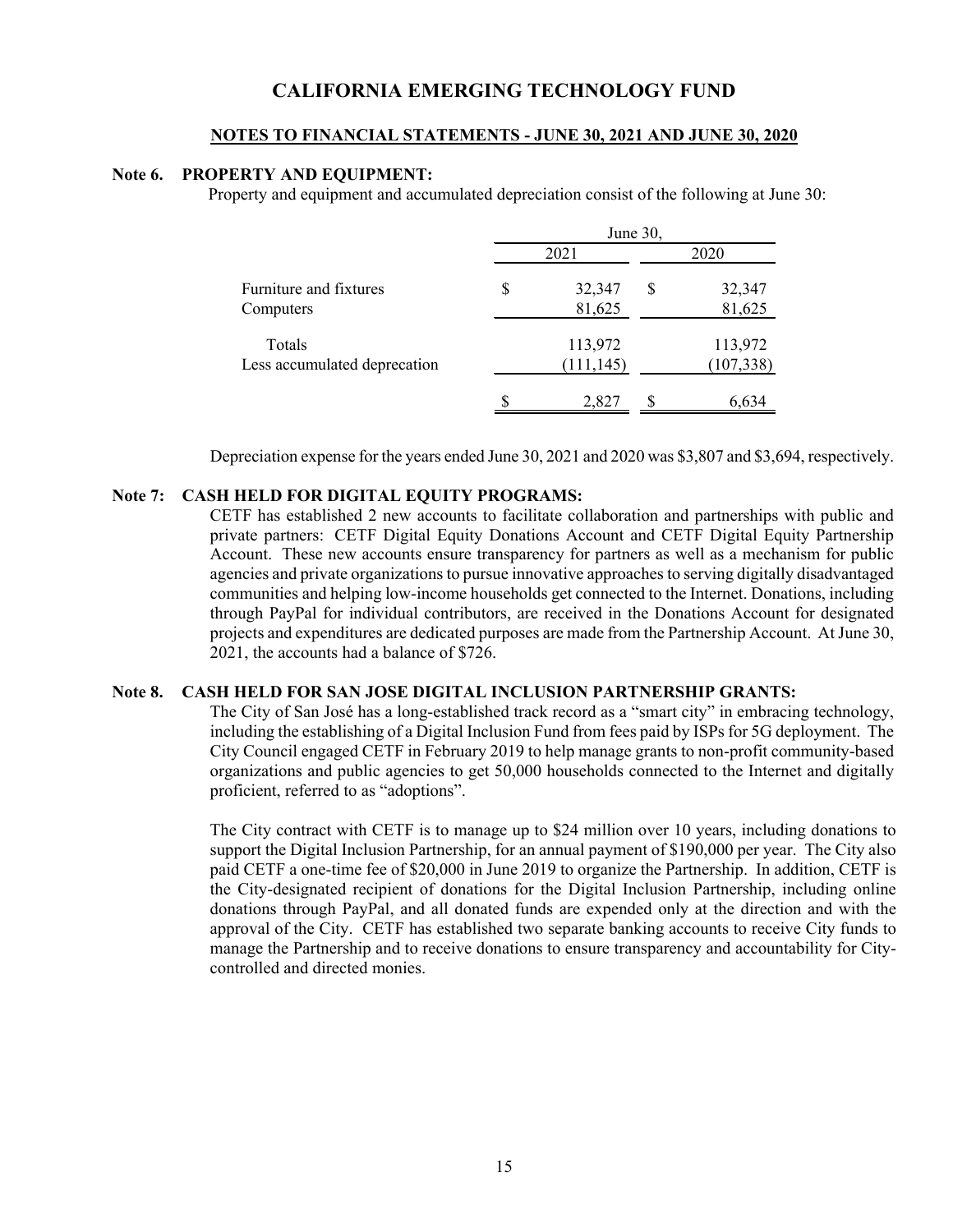#### **NOTES TO FINANCIAL STATEMENTS - JUNE 30, 2021 AND JUNE 30, 2020**

# **Note 8. CASH HELD FOR SAN JOSE DIGITAL INCLUSION PARTNERSHIP GRANTS (Continued):**

Cash activity for the San Jose Grant Program is summarized as follows:

|                                            | San Jose<br>Partnership                   |   | San Jose<br>Donations            |   | Total                               |
|--------------------------------------------|-------------------------------------------|---|----------------------------------|---|-------------------------------------|
| Cash held, June 30, 2020<br>Funds received | \$<br>250,373<br>1,400,645<br>(1,367,395) | S | 14.136<br>1,045,315<br>(831,280) |   | 264,509<br>2,445,960<br>(2,198,675) |
| Grants paid<br>Program expenses            | (198, 063)                                |   |                                  |   | (198,063)                           |
| Cash held, June 30, 2021                   | 85,560                                    |   | 228,171                          | S | 313,731                             |

CETF has future commitments to conditional grants totaling \$664,647 and \$1,264,136 at June 30, 2021 and 2020, respectively.

## **Note 9. CASH HELD FOR FRONTIER GRANTS:**

CETF and Frontier Communications entered in a Memorandum of Understanding (MOU) in October 2015 to work to ensure tangible public benefits are derived from the Frontier acquisition of the Verizon wireline network in California. The MOU provides that CETF and Frontier will outreach to community-based organizations (CBOs) to achieve 50,000 broadband adoptions by low-income households. The MOU requires Frontier to provide \$3 million and 50,000 Internet-enabled devices to be available for grants to CBOs to be administered by CETF. CETF has encumbered through grant agreements with CBOs all \$3 million and 50,000 devices. The grant agreements are subject to funding and devices being made available by Frontier.

Cash activity for the Frontier Grant Program is summarized as follows:

| Cash held, July 1, 2019    | 73,556     |
|----------------------------|------------|
| Funds provided by Frontier | 50,000     |
| Grants paid                | (57,685)   |
|                            |            |
| Cash held, June 30, 2020   | 65,871     |
| Funds provided by Frontier | 2,000,000  |
| Grants paid                | (384, 435) |
|                            |            |
| Cash held, June 30, 2021   | 1,681,436  |

CETF has future commitments to conditional grants totaling \$1,681,136 and \$2,065,570 at June 30, 2021 and 2020, respectively, which are subject to MOU compliance by Frontier. CETF filed a petition in May 2019 with the California Public Utilities Commission (CPUC) seeking assistance in securing Frontier's compliance with the public benefits in the MOU. The CPUC accepted the petition and the matter has been resolved in amended agreements dated December 2018 and December 2020 to ensure payment of all grant commitments to community-based organizations. CETF and Frontier are working collaboratively to implement the MOU.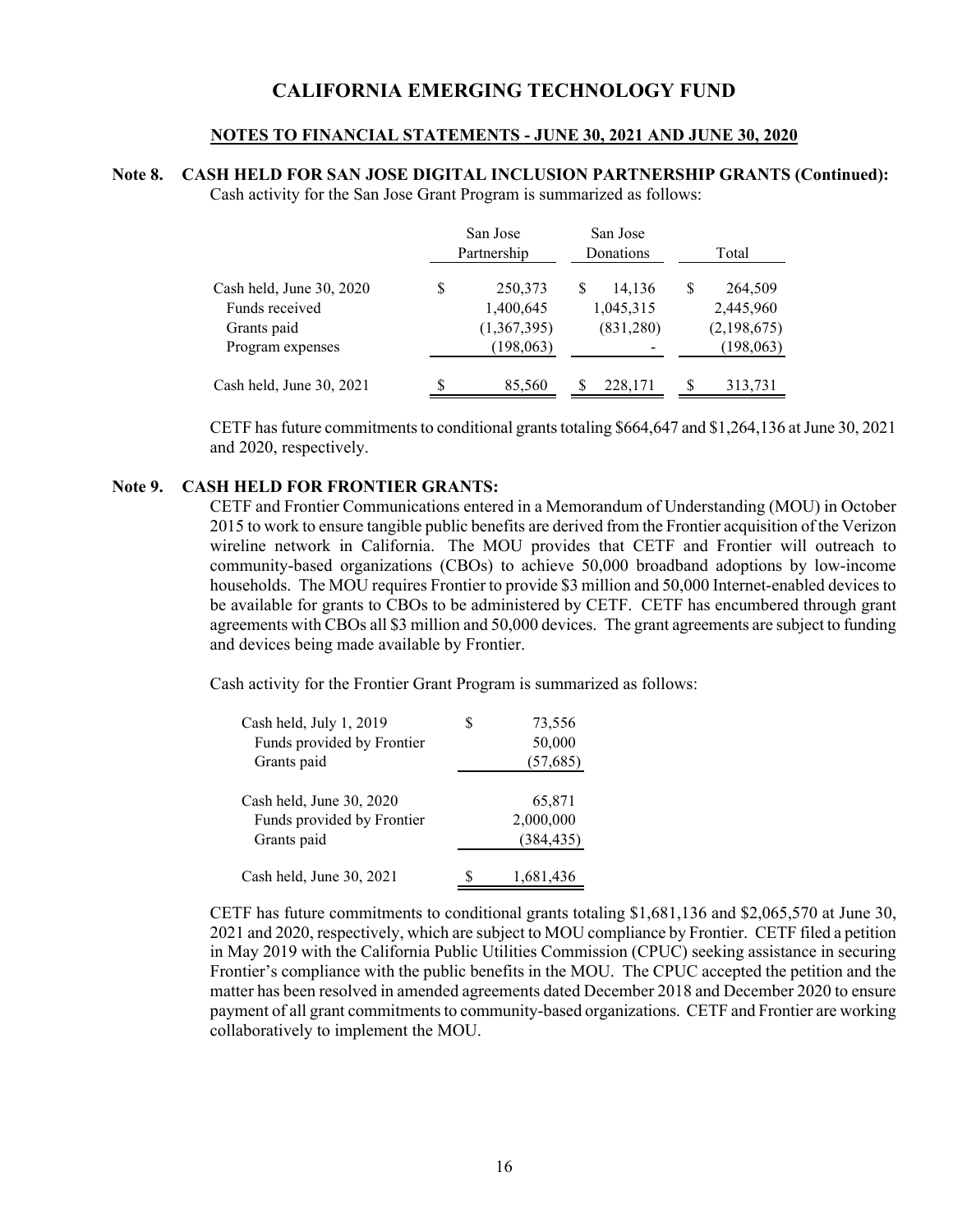#### **NOTES TO FINANCIAL STATEMENTS - JUNE 30, 2021 AND JUNE 30, 2020**

## **Note 10. T-MOBILE PUBLIC BENEFIT OBLIGATION:**

CETF and T-Mobile entered into a MOU in 2019 to agree upon public benefits to be provided by T-Mobile as a condition of acquisition of Sprint. The MOU became effective when the CPUC approved the transaction in April 2020. The vast majority of the public benefit obligations are related to investments by T-Mobile for deployment of high-speed Internet infrastructure (migrating to 5G) of 99% of all households in California and enrolling more than 332,500 new low-income households in LifeLine service with free access to the Internet. T-Mobile also committed to provide \$35 million to CETF over 5 years (\$7 million per year) from 2020 through 2025 to be used as follows: (a) \$22 million for digital inclusion programs, including: School2Home for 25,000 students (\$12.5 million); digital literacy training for 75,000 new low-income LifeLine customers (\$4.5 million); and grants to local governments in collaboration with Regional Consortia to adopt and implement digital inclusion policies (\$5 million), these amounts are held a board restricted net assets; and (b) \$13 million for core mission operations including management of the digital inclusion programs.

#### **Note 11. BOARD DESIGNATED NET ASSETS:**

In conjunction with the T-Mobile public benefit obligation the board designated the following funds as of June 30, 2021:

|                                                                     | Beginning<br>Balance<br>June 30, 2020 |                                      |   | Contributions<br>and<br>Income |   | Released<br>From Board<br>Designated | Ending<br>Balance<br>June 30, 2021 |                                      |  |
|---------------------------------------------------------------------|---------------------------------------|--------------------------------------|---|--------------------------------|---|--------------------------------------|------------------------------------|--------------------------------------|--|
| School2Home<br>Digital literacy training<br>Local government grants | S                                     | 12,500,000<br>4,500,000<br>5,000,000 | S | -                              | S | ۰<br>125,000<br>33,340               |                                    | 12,500,000<br>4,375,000<br>4,966,660 |  |
| Totals                                                              |                                       | 22,000,000                           | S | ۰                              |   | 158,340                              |                                    | 21,841,660                           |  |

### **Note 12. NET ASSETS WITH DONOR RESTRICTIONS:**

Net assets with donor restrictions consisted of the following at June 30, 2021:

|                                                                          |   | Beginning<br>Contributions<br>Released<br>Balance<br>and<br>from<br>June 30, 2020<br>Restrictions<br>Income |   |                | Ending<br>Balance<br>June 30, 2021 |                      |   |                 |  |
|--------------------------------------------------------------------------|---|-------------------------------------------------------------------------------------------------------------|---|----------------|------------------------------------|----------------------|---|-----------------|--|
| Charter territory<br>City of San Jose<br>Southern California Association | S | 14,289,687                                                                                                  | S | 797<br>190,000 | \$                                 | 7,431,467<br>190,000 | S | 6,859,017       |  |
| of Governments<br>Oscar Romero School                                    |   | 50,000                                                                                                      |   | 60,346         |                                    | 53,183               |   | 7,163<br>50,000 |  |
| Totals                                                                   |   | 14,339,687                                                                                                  |   | 251,143        | S                                  | 7,674,650            |   | 6,916,180       |  |

The grant of \$50,000 from the Youth Policy Institute (YPI) for the Oscar Romero School was to be received and expended during the year ended June 30, 2020. However, YPI declared bankruptcy in late 2019. CETF has filed a demand in the bankruptcy proceeding for the outstanding grant.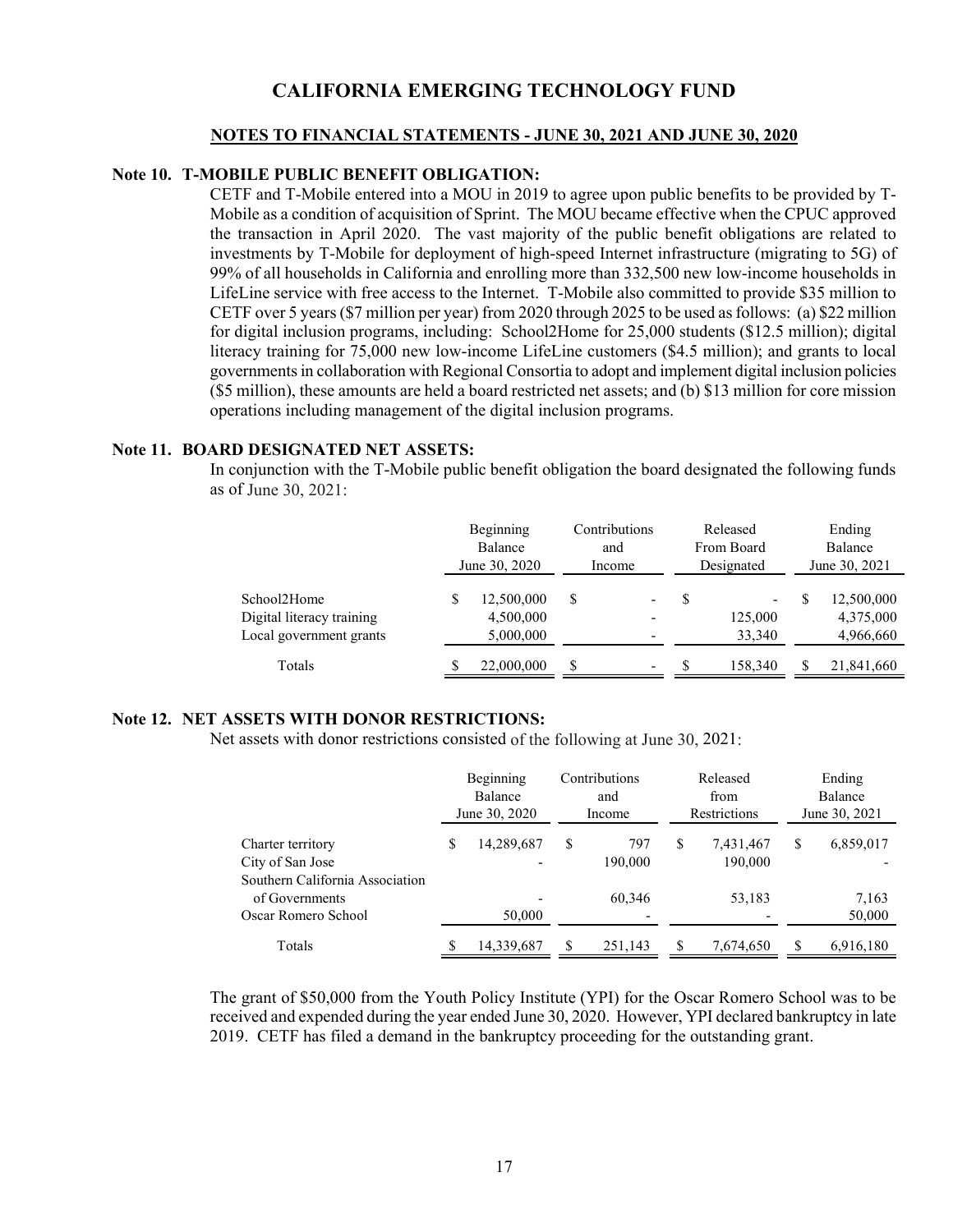### **NOTES TO FINANCIAL STATEMENTS - JUNE 30, 2021 AND JUNE 30, 2020**

### **Note 12. NET ASSETS WITH DONOR RESTRICTIONS (continued):**

Net assets with donor restrictions consisted of the following at June 30, 2020:

|                                                              |                      | Beginning<br>Balance<br>June 30, 2019 |                                 | Contributions<br>and<br>Income |    | Released<br>From<br>Restrictions | Ending<br>Balance<br>June 30, 2020 |                      |  |
|--------------------------------------------------------------|----------------------|---------------------------------------|---------------------------------|--------------------------------|----|----------------------------------|------------------------------------|----------------------|--|
| Charter territory<br>City of San Jose<br>Oscar Romero school | 21,229,745<br>40,000 |                                       | S<br>8.110<br>190,000<br>10,000 |                                | \$ | 6,948,168<br>190,000             | S                                  | 14,289,687<br>50,000 |  |
| Totals                                                       |                      | 21,269,745                            |                                 | 208,110                        |    | 7,138,168                        |                                    | 14,339,687           |  |

### **Note 13. RETIREMENT PLAN:**

CETF has established a  $401(k)$ -retirement plan to provide eligible employees with retirement benefits. Eligible employees include all employees, except for leased and hourly paid employees. The CETF contributes 13% of active participants' compensation to the Plan. For the years ended June 30, 2021 and 2020, contributions to the Plan amounted to \$182,632 and \$178,308, respectively. It is the organization's policy to offset contributions with amounts forfeited. During the years ended June 30, 2021 and 2020, there were no forfeitures.

### **Note 14. LEASE COMMITMENTS:**

CETF is a party to a thirty-nine month operating lease ending in December 2023 for a facility located in a commercial building in Concord, CA. The monthly rent ranges from \$2,984 to \$3,074. CETF is required to pay shared costs associated with the operation of the facility and other occupancy related common costs based on a prorated allocation formula.

Effective December 1, 2020, CETF entered into a one year lease at the office in Southern California. CETF is required to pay shared costs associated with the operation of the facility and other occupancy related common costs based on a prorated allocation formula.

CETF also leases certain equipment under monthly operating leases.

CETF's future minimum rental commitments and operating lease shared costs under all such noncancellable operating leases are as follows:

| Year Ending<br>June 30, |    | <b>Real Property</b>       | Equipment      | Total |                            |  |  |  |
|-------------------------|----|----------------------------|----------------|-------|----------------------------|--|--|--|
| 2022<br>2023<br>2024    | \$ | 38,851<br>36,348<br>18,444 | 3,996<br>1,680 |       | 42,847<br>38,028<br>18,444 |  |  |  |
| Totals                  | S  | 93,643                     | 5,676          |       | 99,319                     |  |  |  |

Total operating lease and facilities related expenses for the years ended June 30, 2021 and 2020 were \$71,294 and \$77,414, respectively.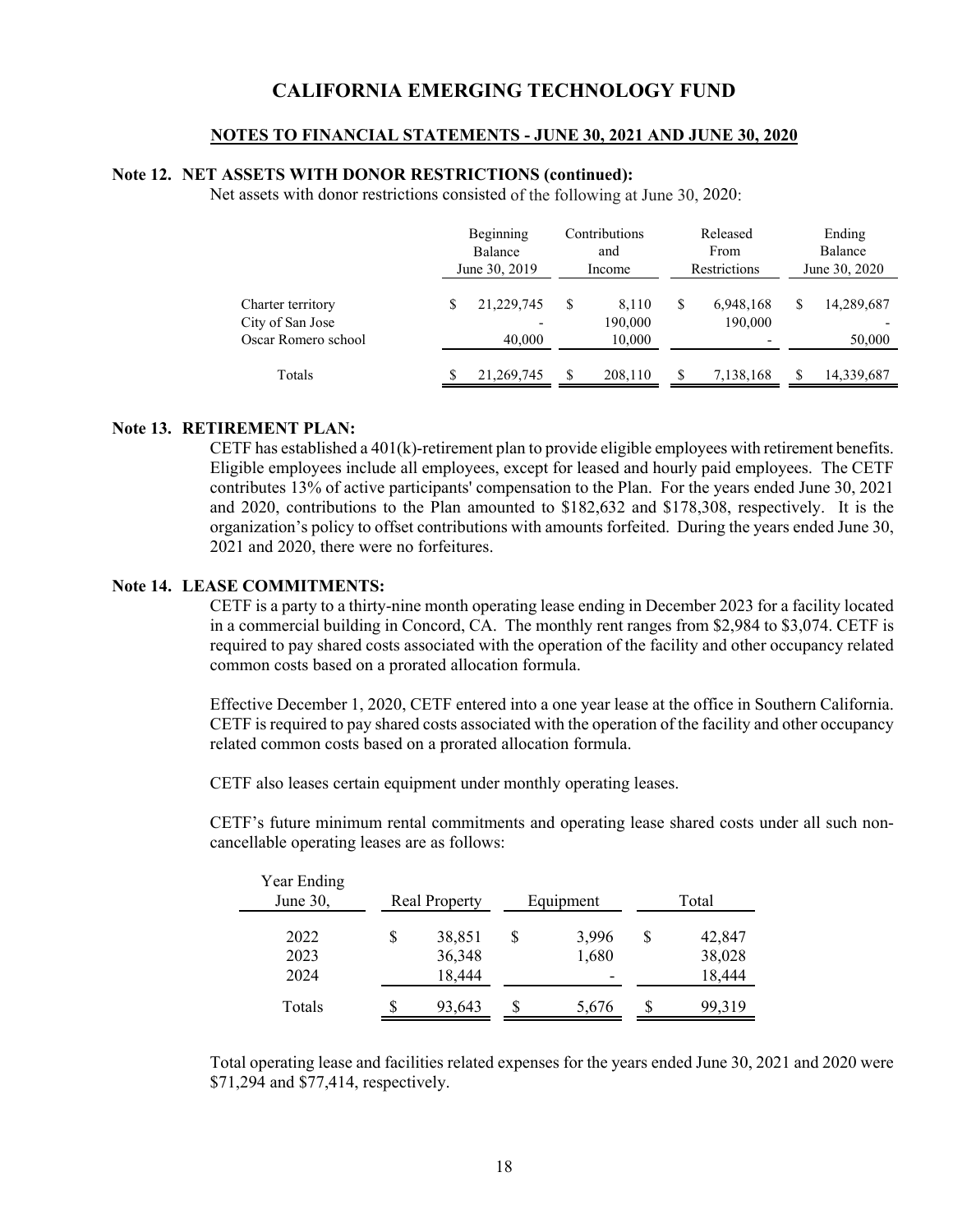## **NOTES TO FINANCIAL STATEMENTS - JUNE 30, 2021 AND JUNE 30, 2020**

## **Note 15. COVID-19 IMPACT:**

At the time of issuing the financial statements, CETF is not anticipating a negative impact from effects of COVID-19 on operating results. However, the related financial impact and duration cannot be reasonably determined at this time.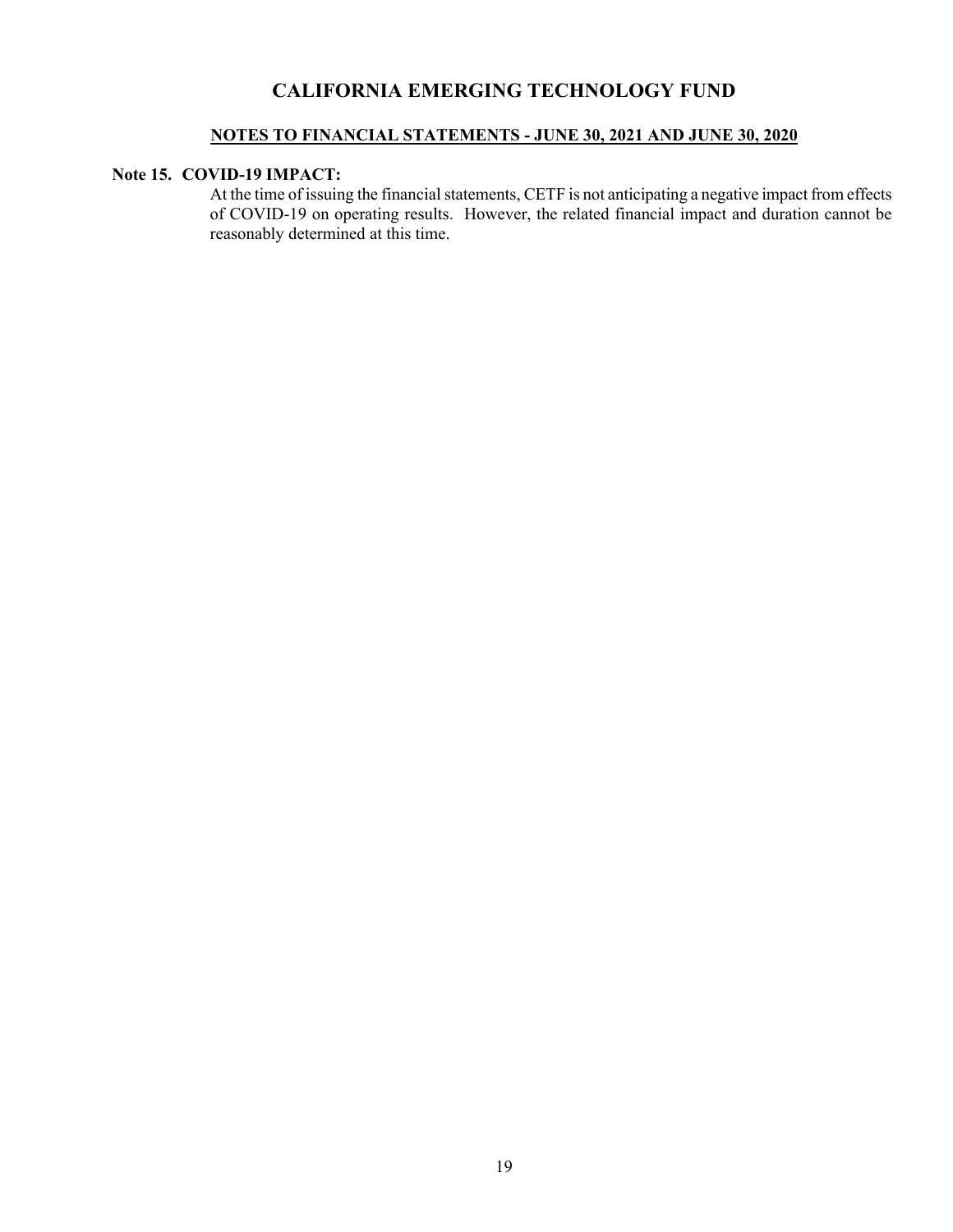**SUPPLEMENTAL INFORMATION**